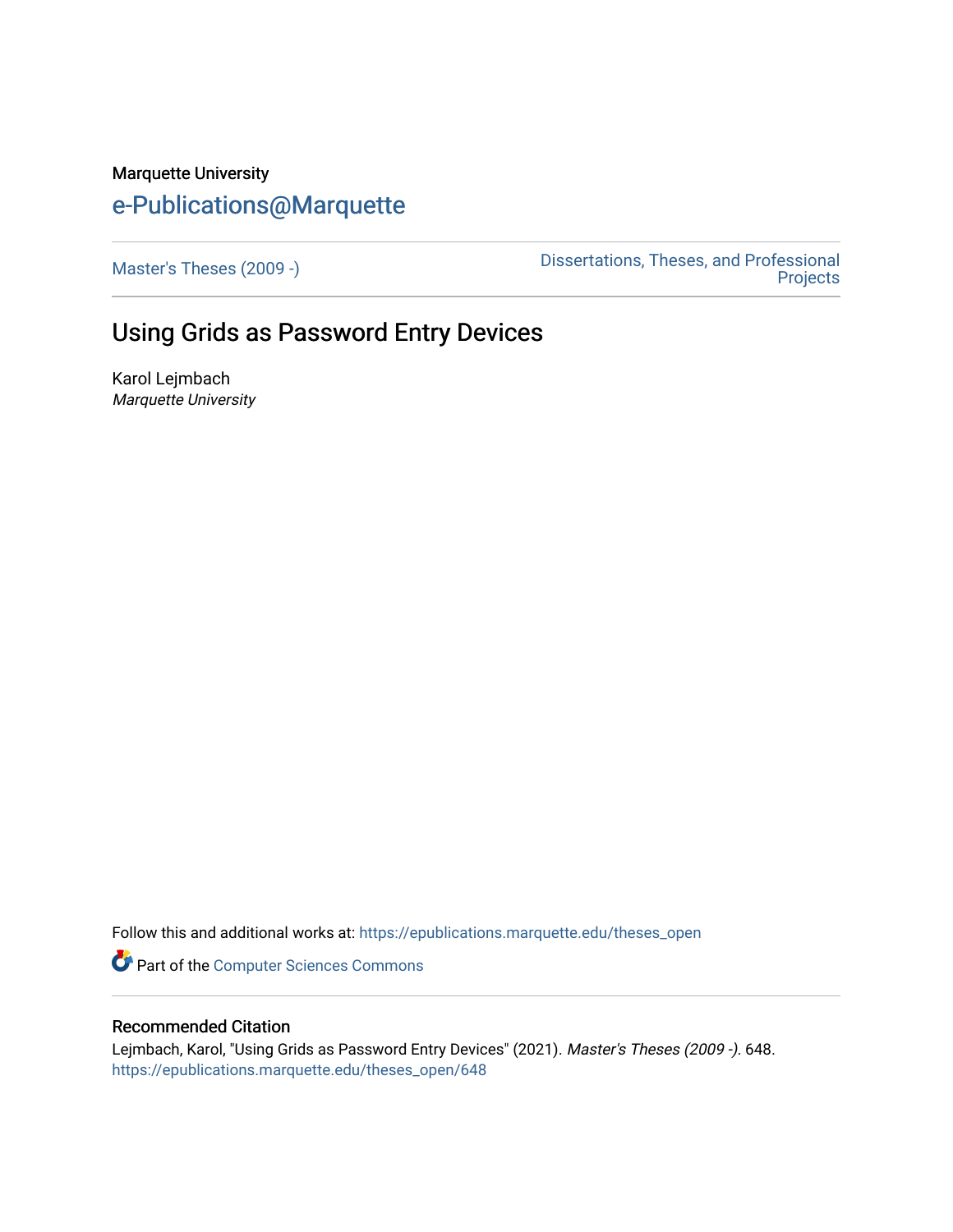# USING GRIDS AS PASSWORD ENTRY DEVICES

by

Karol Lejmbach, B.S.

A Thesis submitted to the Faculty of the Graduate School, Marquette University, in Partial Fulfillment of the Requirements for the Degree of Master of Science

> Milwaukee, Wisconsin May 2021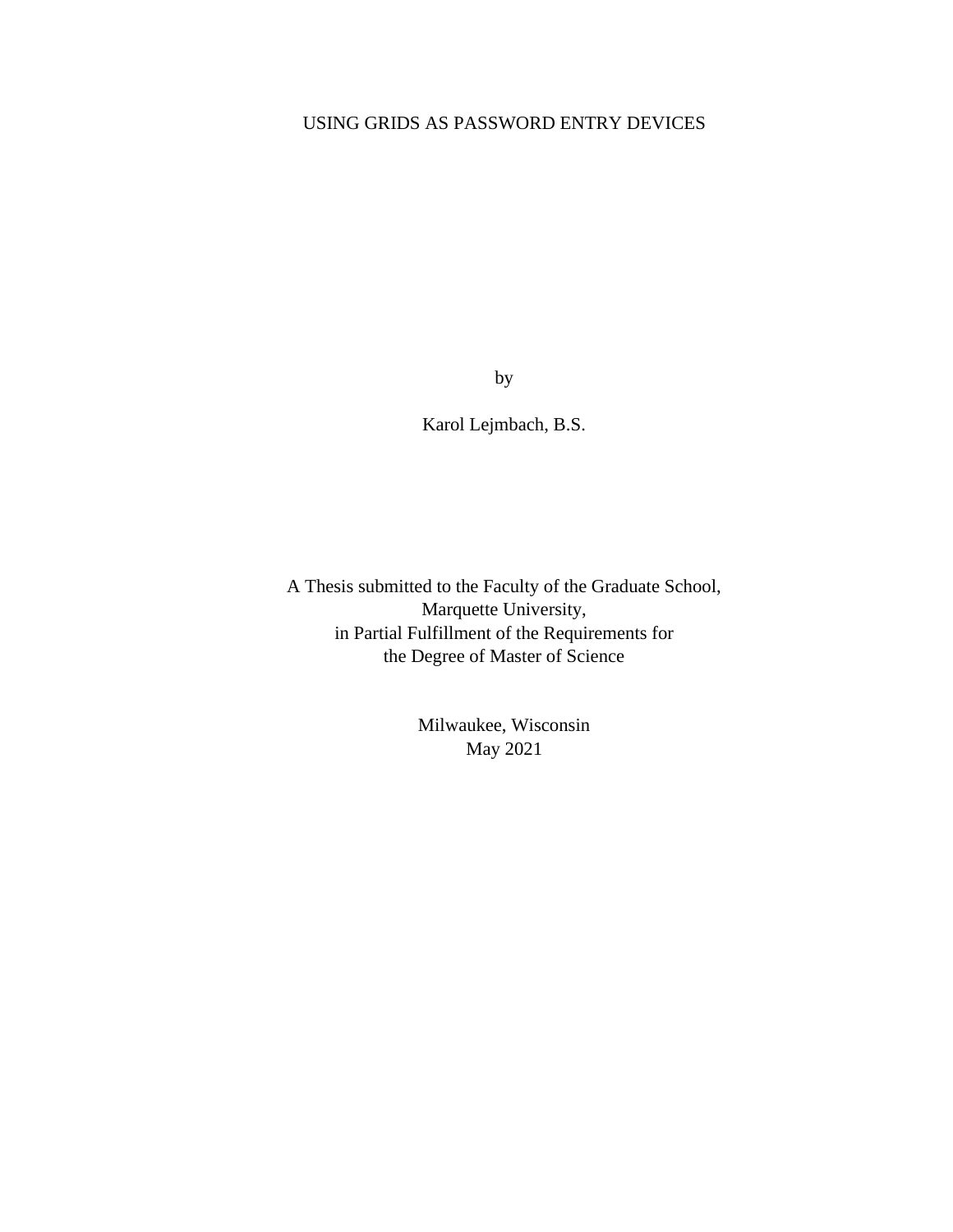## ABSTRACT USING GRIDS AS PASSWORD ENTRY DEVICES

Karol Lejmbach, B.S.

Marquette University, 2021

The classic text-based password has been around for a very long time. A lot of security research has been conducted on it. A set of best practices has been available for many years stressing the use of longer and more complex passwords. The issue with this approach is that humans have a hard time recalling long complex sequences of characters. Worse, the more complex the string of characters the more prone it is to being written down which is the most detrimental security threat.

The goal of this paper is to introduce and provide an introductory analysis of a grid-based password system. This system allows weaker passwords to still have the potential security of longer more complex passwords. At the same time the system leverages the human ability to better recall visual patterns to aid in the memorization process. This thesis will discuss the mathematical maxima that may be achieved by using this password system. Compare it against conventional graphical passwords, and finally discuss the human factor in using this password schema.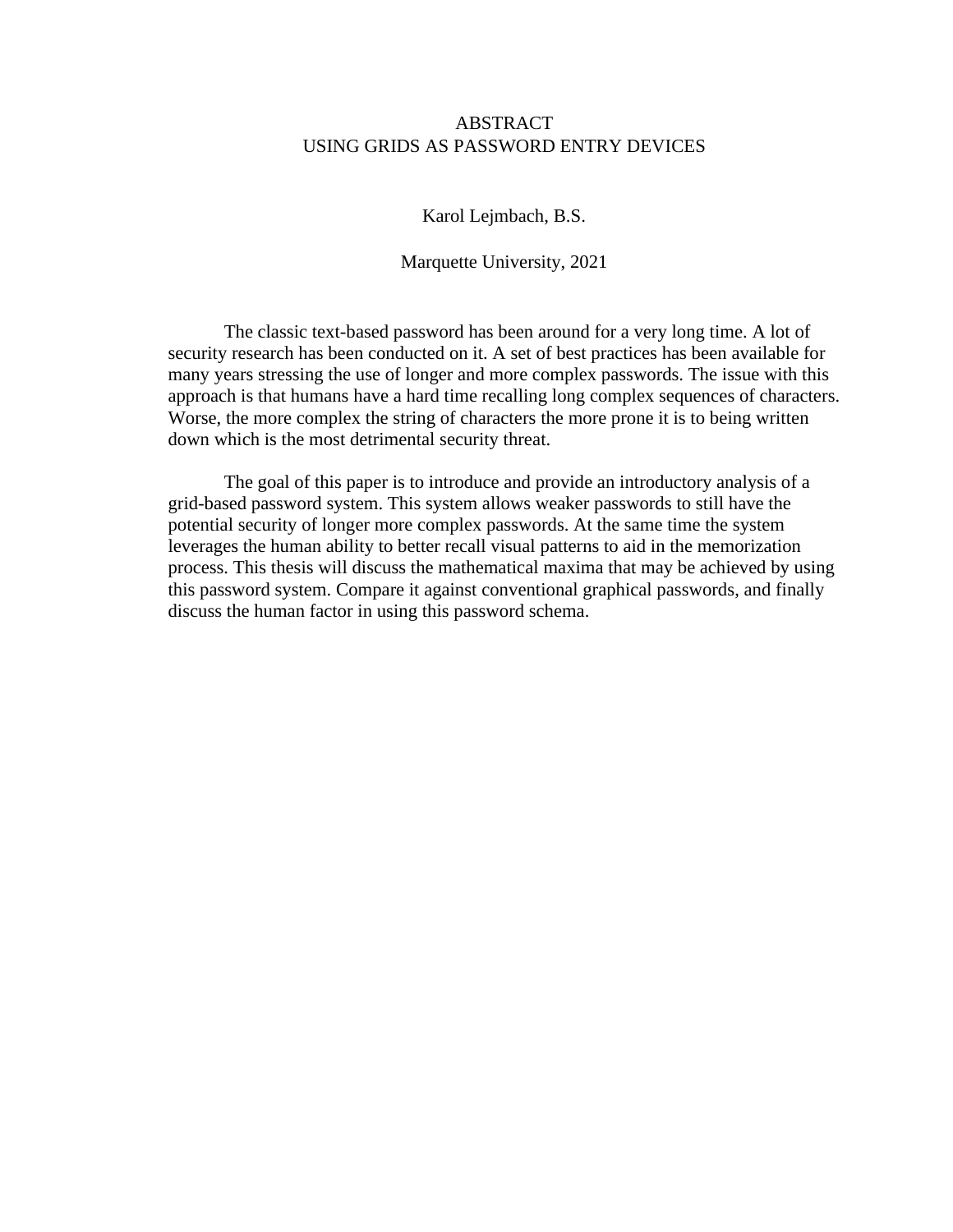# ACKNOWLEDGEMENTS

Karol Lejmbach, B.S.

<span id="page-3-0"></span>I would like to thank my parents, professors, and friends for their support and motivation. Without them I would not be where I am today.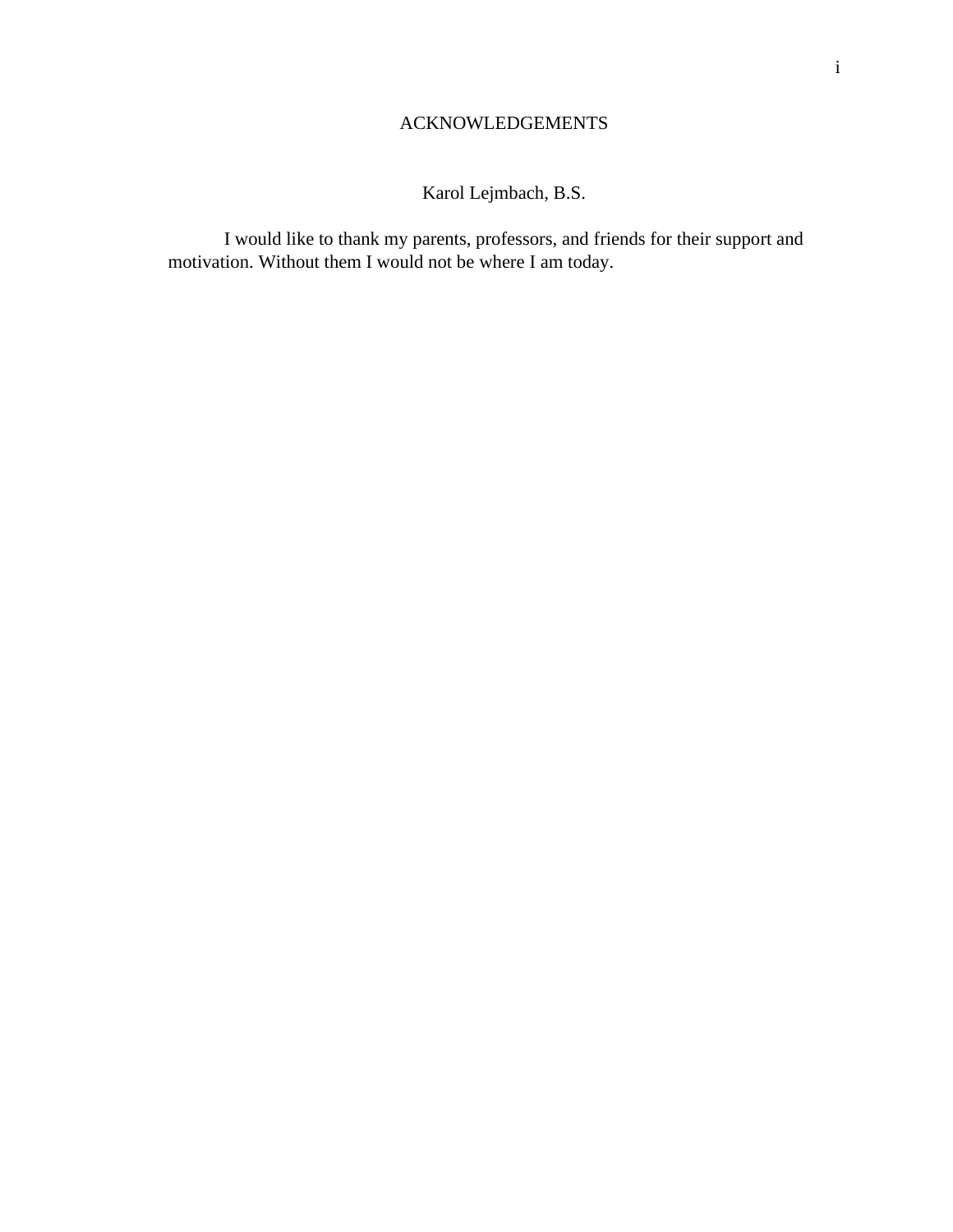# TABLE OF CONTENTS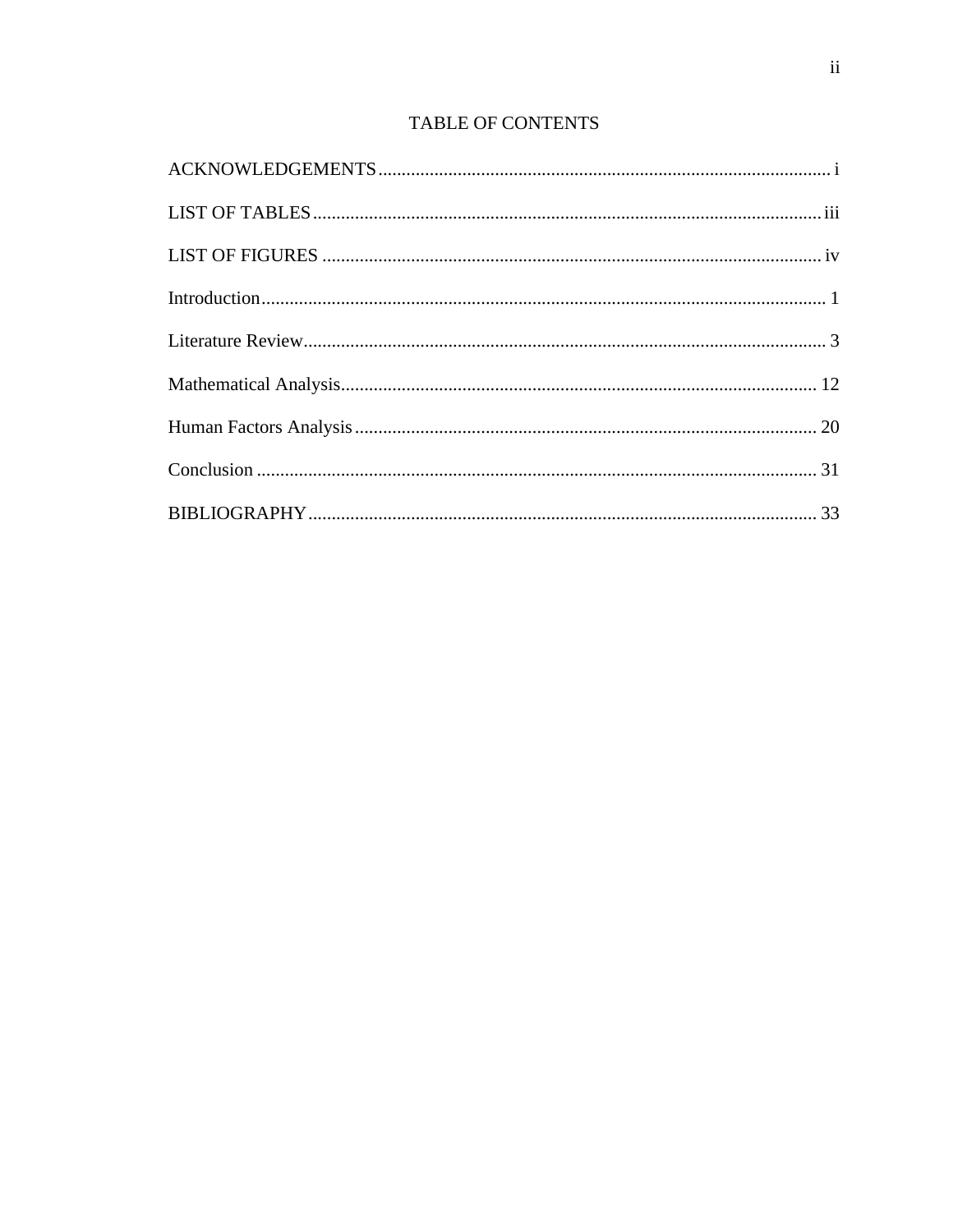# **LIST OF TABLES**

<span id="page-5-0"></span>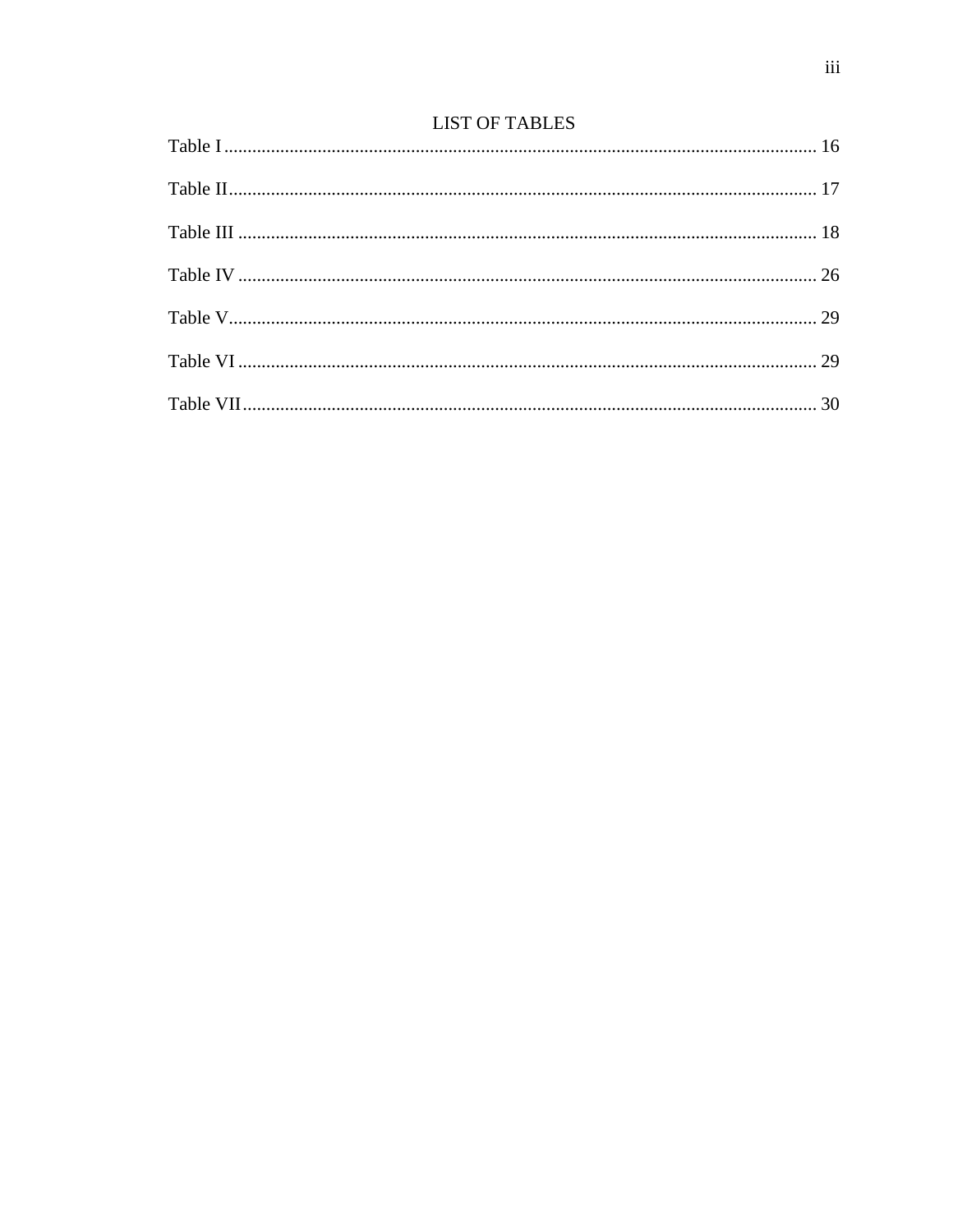# **LIST OF FIGURES**

<span id="page-6-0"></span>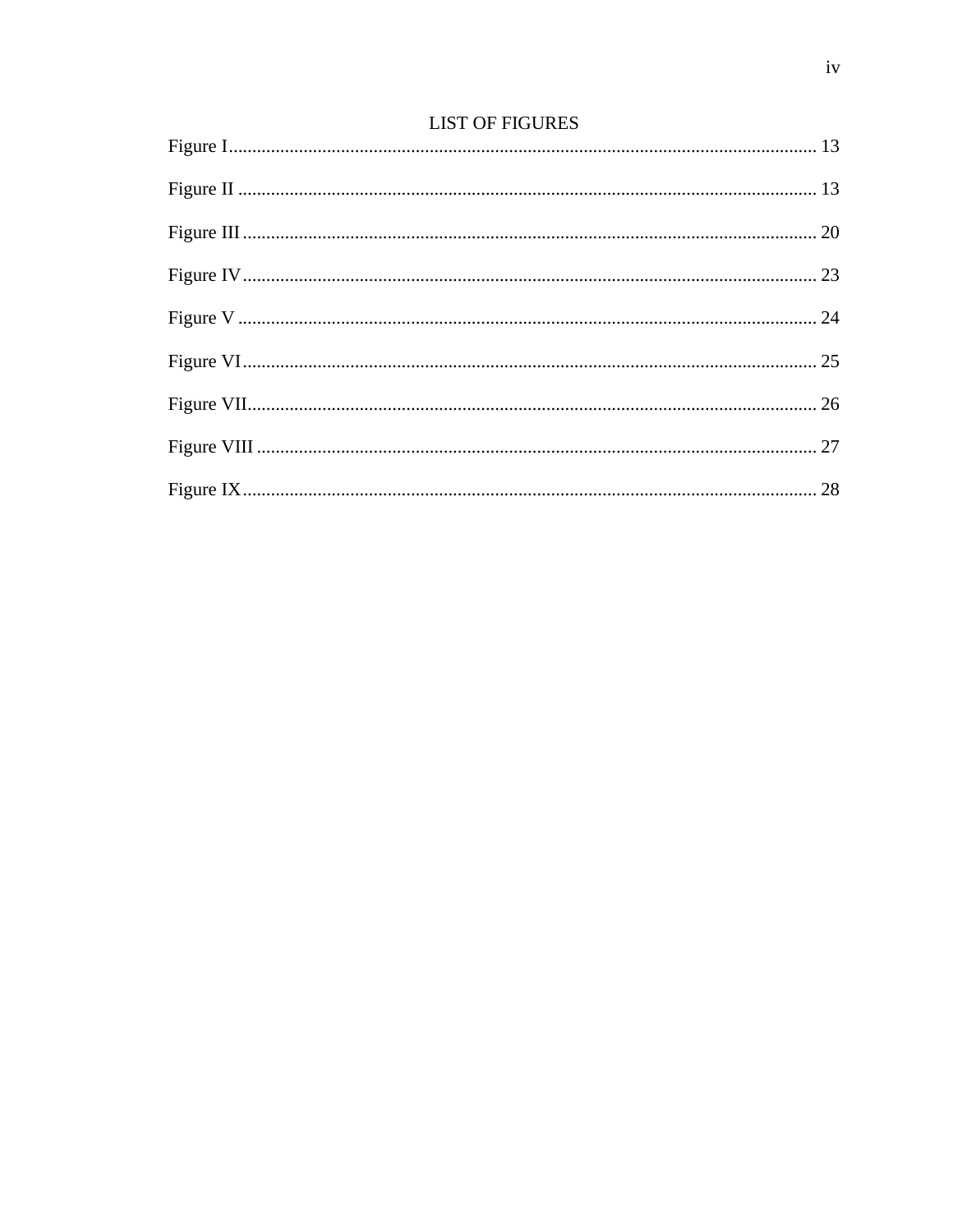#### Introduction

<span id="page-7-0"></span>It is a well-documented fact that people choose easy to remember passwords. The research that has analyzed this property points to a few reasons for this. One of the reasons is the number of accounts people have, in the paper by Rick Wash et al. they observed users authenticating around 3.2 times per day (Rick Wash et al. 1-10). Since authentication is a requirement for completing a task for many people, choosing weaker passwords means less time is spent on the authentication process (Rick Wash et al. 1-10). The other burden of having so many accounts is password reuse between the accounts.

In the research conducted by Rick Wash et al. they found that majority of reused passwords were more complex and were used frequently. One potential solution to this problem is using password managers; however, only 26 participants said they used this technology (Rick Wash et al. 1-10). During their research Rick Wash et al. found that the average password length of their participants was around 9 characters.

With these facts in mind, a new user authentication system is being proposed that uses a grid of cells into which the user enters their password. Each character that makes up the user password will appear somewhere in the grid provided. The system will then authenticate the user based on if the characters match and if they were entered in the correct order into the grid.

There will be to forms of analysis run on this system. A mathematical analysis that will look to see the gains over conventional text-based passwords. As well as a human factors analysis that will look to see how these mathematical gains are reflected in the real world. The main focus will be to see if there is sufficient variation in how the

1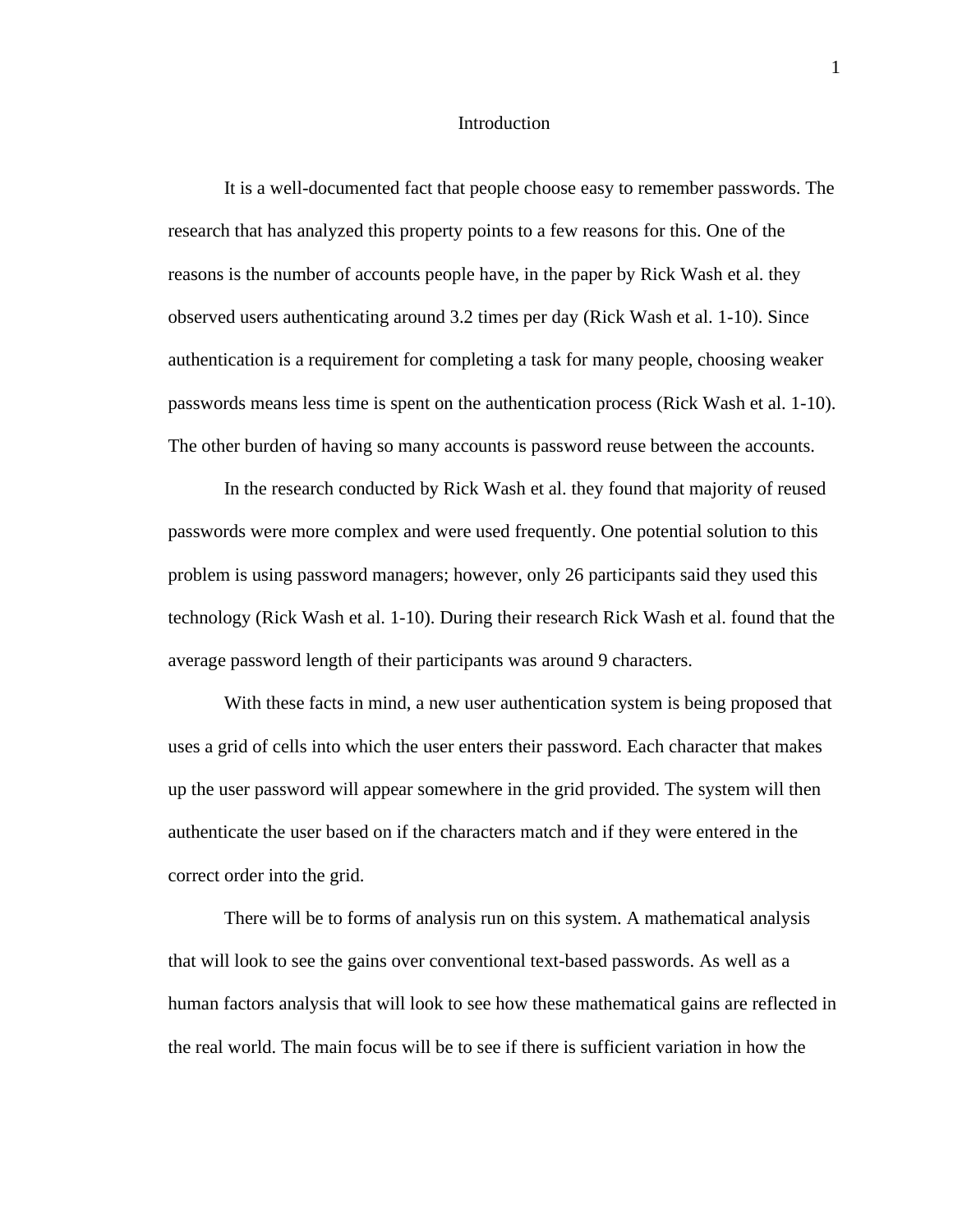grid is used to warrant further research and eventual adoption of the new password system.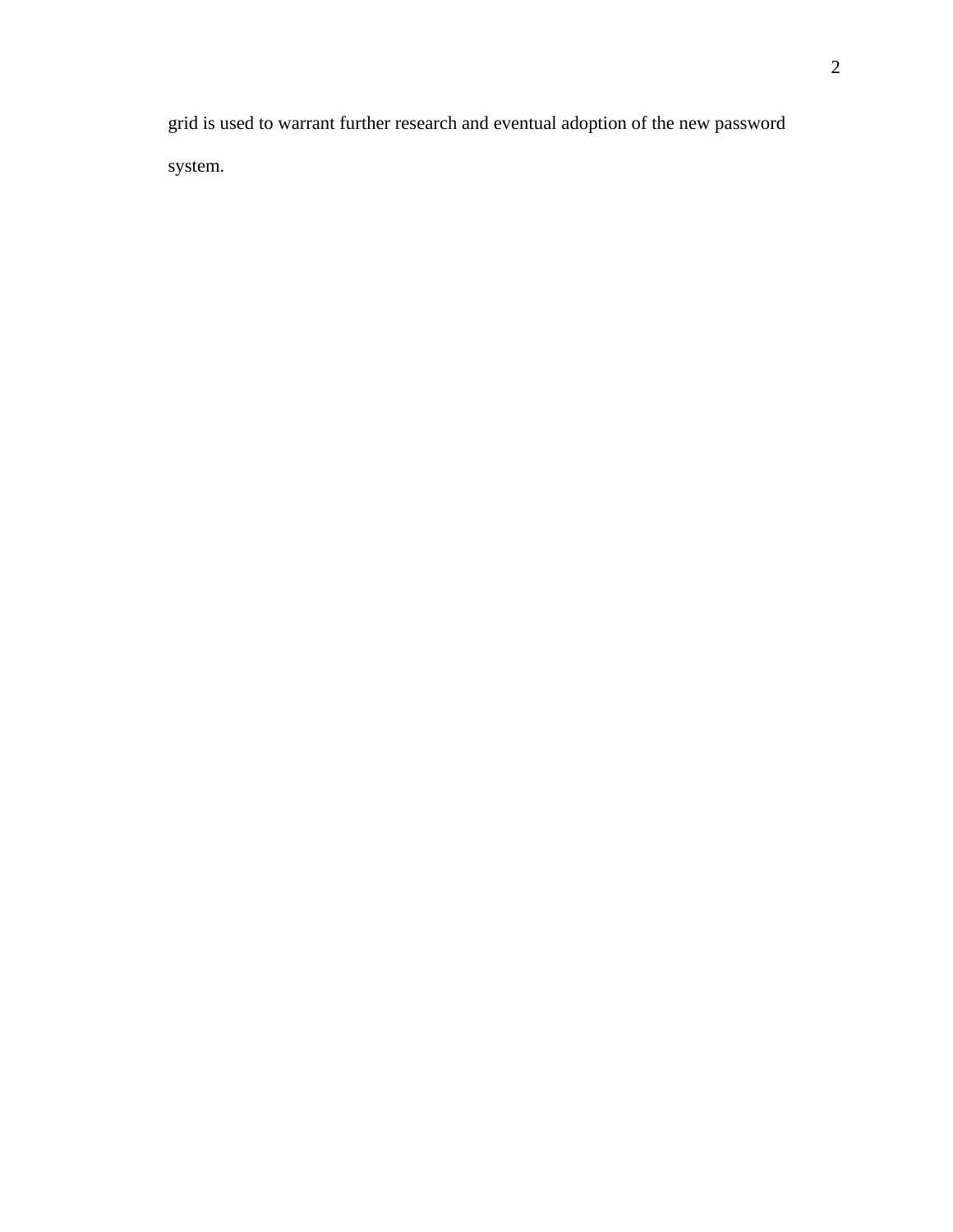#### Literature Review

<span id="page-9-0"></span>The main problem with text-based passwords is human memory. In the research done by Inglesant and Sasse people tended to create passwords based on objects found around them; the main goal being to facilitate the recollection of passwords as needed (qtd. in Rick Wash et al. 1-10). In the research done by Stobert and Kibble people tend to save login credentials to their browsers; however, this practice is still less common than memorizing passwords (qtd. in Rick Wash et al. 1-10). Reliance on memory has other implications.

Passwords that are easy to remember are less complex; moreover, a password that was created in accordance with password policies is still relatively simple (Rick Wash et al. 1-10). This was observed in the research led by Ur's team where the respondents did not fully understand how to increase password complexity (qtd. in Rick Wash et al. 1- 10). Ideally people should use password managers to handle passwords; however, the adoption of these tools is very low even saving passwords to browser is not as widely used as memorizing passwords (Rick Wash et al. 1-10). Other password schemes have been developed that try to account for human reliance on memory, one such password scheme is Draw a Secret.

Draw a Secret, DaS, technology has been around for quite some time. It has been employed in many authentication processes from drawing a pattern on a PDA screen to altering an image. One of the advantages of using this form of password authentication is that it leverages the human ability to remember patterns. Today, one of the most commonly encountered forms of DaS is the android swipe pattern that utilizes a grid of nodes.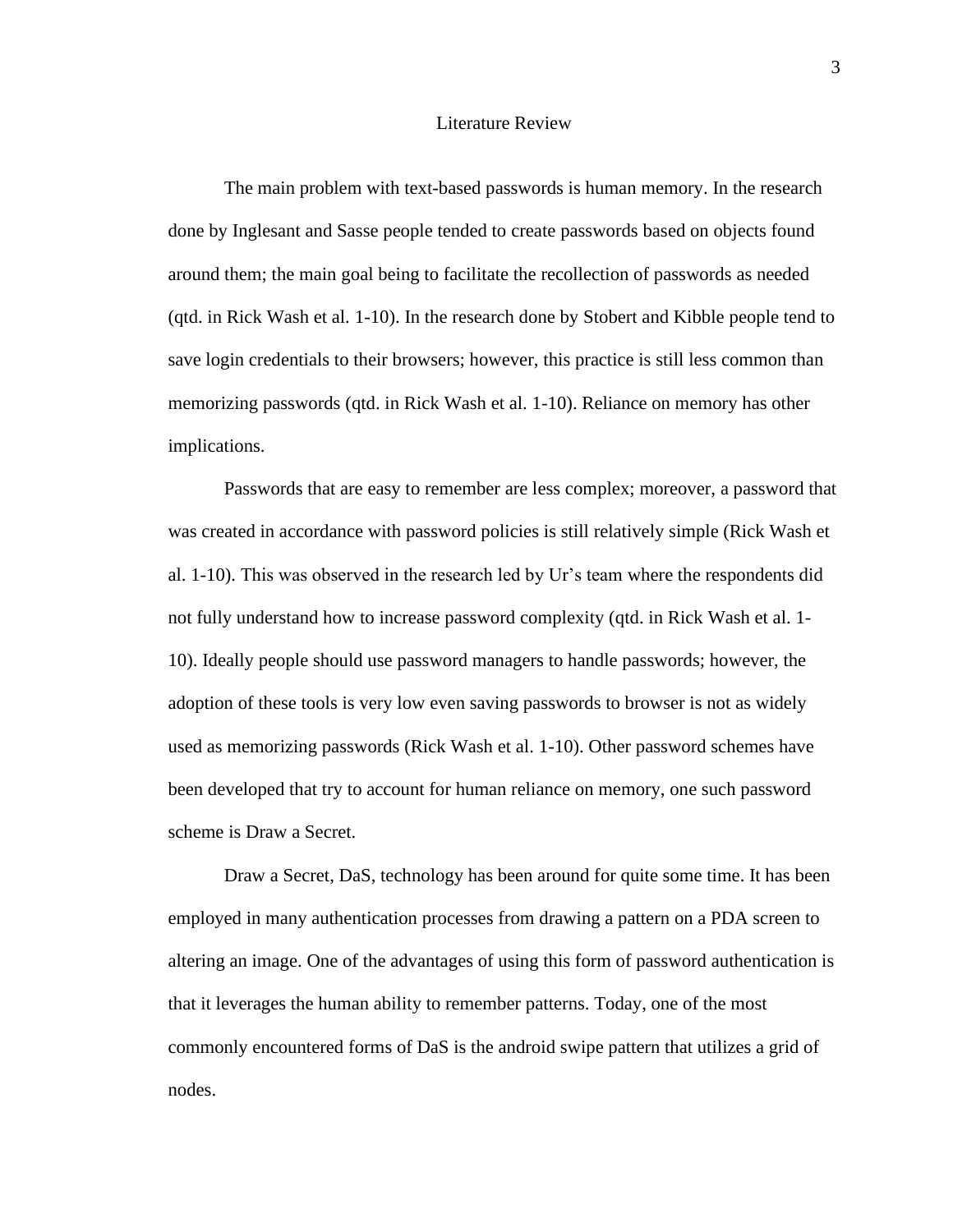This grid is used to store a continuous path connecting the nodes that is used to authenticate the user. Security analysis that has been performed on the merit of this authentication scheme has yielded interesting results that in some respects will also be reflected in the grid scheme being proposed in this thesis.

One of the first criticism of the Android swipe pattern is that the default grid is too small. The pattern also must meet specific criteria to be valid. Such pattern consists of at least 4 nodes, all nodes can only be used once, the pattern must be continuous, and finally if a path traces over a node that node is automatically included in the pattern (Aviv, Budzitowski, & Kuber, Dec 7, 2015). Considering these constraints there is a maximum of 389,112 possible patterns; this means that a 3x3 grid has the same magnitude of complexity as a 4-character password that uses all printable symbols (Aviv et al., Dec 7, 2015). These observations do not translate favorably once human factors are added.

In the process of researching this topic two most relevant papers were chosen that analyze the Android swipe pattern in varying degrees. The paper "Complexity Metrics and User Strength Perceptions of the Pattern-Lock Graphical Authentication Method" by Panagiotis Andriotis et al. focuses primarily on the current 3x3 grid present on Android devices. Their paper presents the continuation and further analysis of the initial pilot study done by Panagiotis.

The majority of their research is conducted through an Android app that is published on the play store and asks respondents to submit an Android swipe pattern and answer a few demographic questions about themselves. The app then provides feedback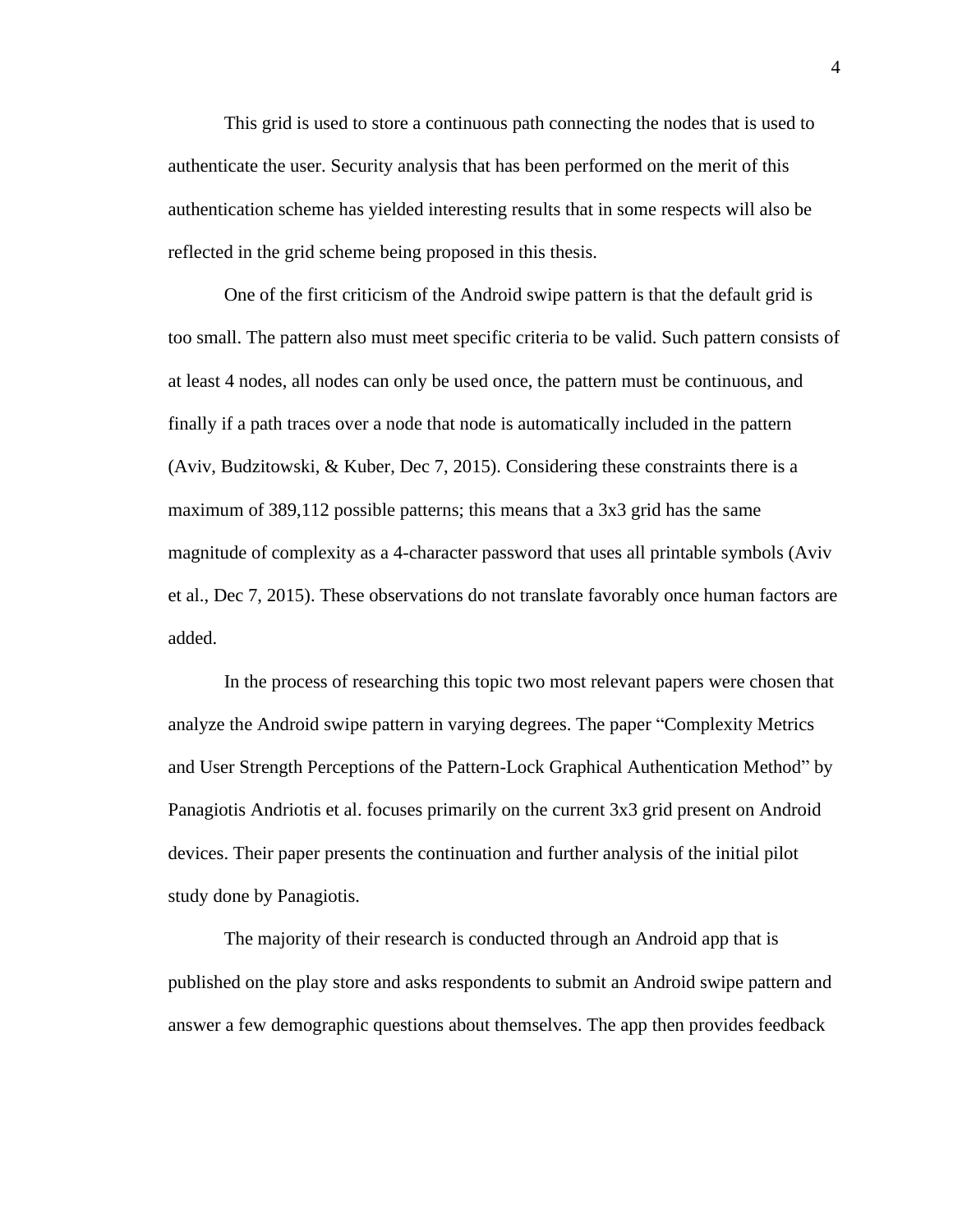regarding the complexity of the submitted pattern and offers the opportunity to submit a different pattern.

The complexity of the pattern is calculated by looking at the number of occurrences of what they call knight moves, following the pattern that the knight piece moves in chess, which happen when a user jumps to a node that is diagonally positioned from the previous node. The presence of an overlapping node which is a node that is hit once then jumped across to continue the pattern further.

The next part of the metric is the length, number of nodes used, which only contributes to the scored if a length of over 5 nodes was submitted. Because of the length constraints placed on the pattern, there will be at least one direction change on a 3x3 grid. The complexity score is increased by one if the pattern submitted has more than one direction change.

The last pattern characteristic that is considered for the complexity score is the starting location of the pattern. If the pattern starts in the upper-left hand node, then there is no contribution to the score. These values are then summed and a verdict of weak, medium, and strong are assigned given the presence of the aforementioned characteristics of the submitted pattern.

The results described in their research reflect the results present in the pilot study done by Panagiotis Andriotis et al which was published in the sixth ACM conference (Andriotis et al., 2014). During the analysis of the patterns, a list of most common sequences of nodes that appear in longer patterns was created.

These sub-patterns consisted of binary, ternary, and quartic node patterns. The presence of these patterns can be leveraged when building patterns that mimic how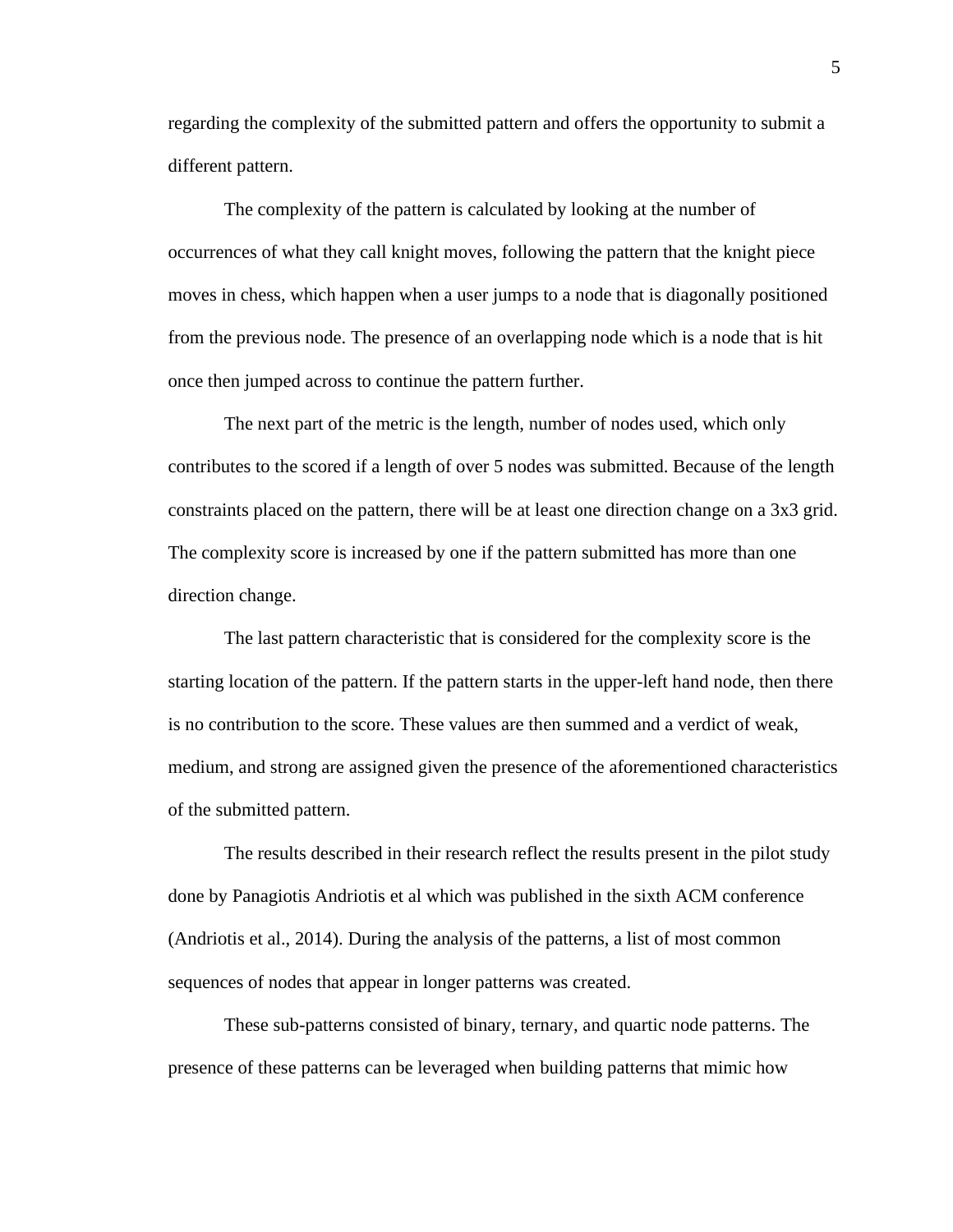people navigate grids. Looking at the lengths of the patterns submitted, the majority fall in the five to seven node range. The upper half yielding an extra point in the complexity calculation being over six nodes long. The results gathered by Androitis et al. show that the most popular starting node was the one in the upper-left hand corner.

Interestingly, majority of the patterns submitted were classified as medium or strong. I would argue that given the way of calculating the complexity metric this does not provide much feedback on what is really happening; nevertheless, there is a tendency to generate stronger patterns with 88 submissions falling in the medium and strong classification (Andriotis et al., 2014). This is in stark contrast to the findings gathered by Rick Walsh where there was a tendency for choosing weaker passwords (Rick Wash et al. 1-10).

The second paper, "Is Bigger Better? Comparing User-Generated Passwords on 3x3 vs. 4x4 Grid sizes for Android's Pattern Lock" written by Adam J. Aviv et al. dives deeper into the topics present Andriotis' et al. research. Their research focuses on analyzing the benefits of increasing the grid size to a 4x4. At the same time, Aviv et al. provide a much more robust method of assigning a strength metric to a submitted swipe pattern.

The first form of data collection done by Aviv et al. was a pen-and-paper experiment. The goal of this experiment was to generate patterns and at the same time replicate the results published by Uellenbeck et al. The process would ask the participant to fill out a total of six defensive patterns three for the 3x3 grid as well as for the 4x4 grid. Next the participant would fill out ten offensive patterns as well as a demographic survey.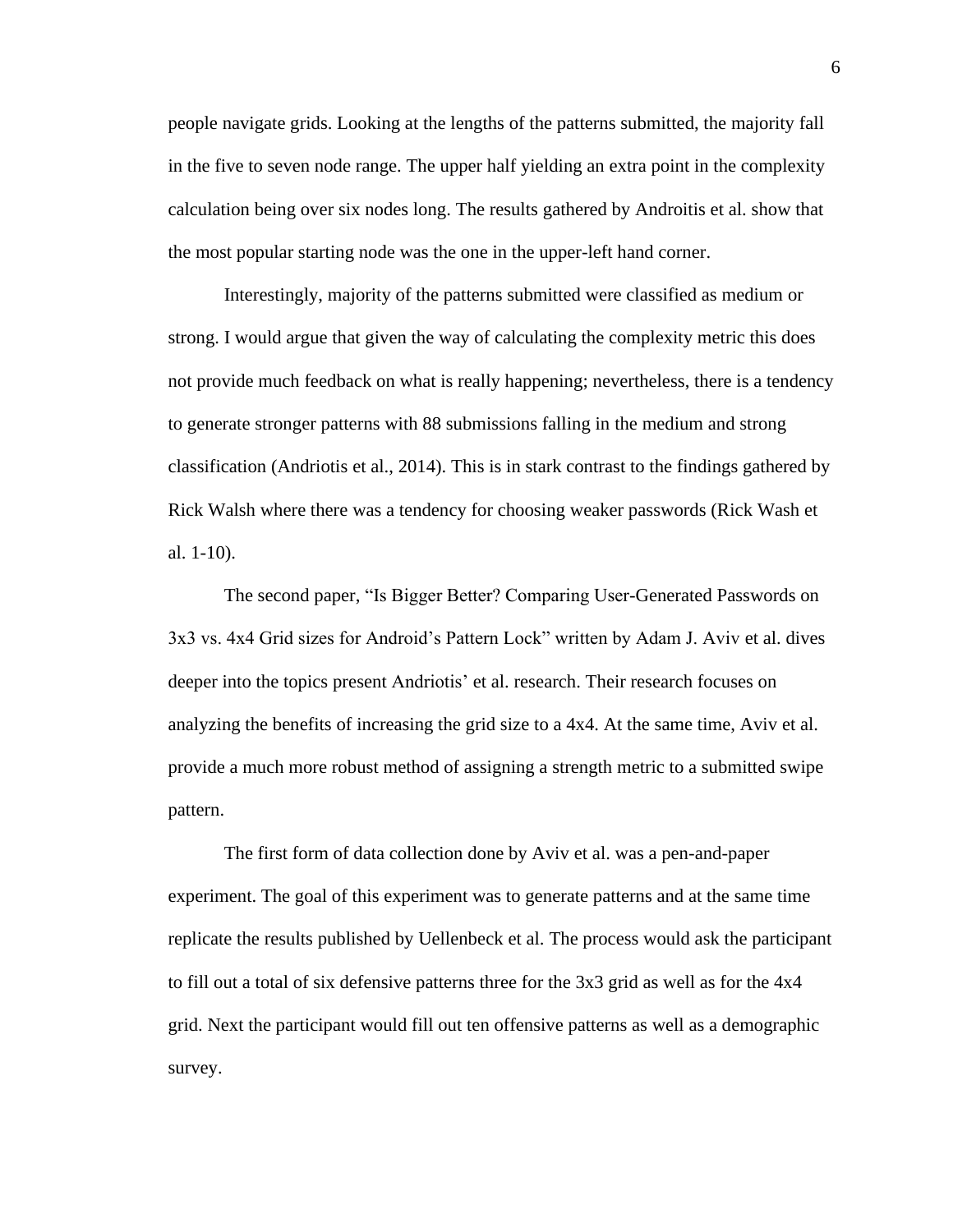Aviv et al. define defensive patterns as those owned and created by a respondent; an offensive pattern would be a pattern that the respondent creates as a guess of someone else's pattern (Aviv et al., Dec 7, 2015). At the end of the session, they would be asked to reproduce their original defensive patterns rewarding those participants that successfully recalled their original patterns. The second form of data collection that they performed was by gathering 3x3 patterns from a website utilizing Amazon's Turk to generate the data.

Andriotis et al. define embeds as inscribing a 3x3 pattern into a 4x4 grid. During their analysis of the pen and paper experiment they found that 33% of the 4x4 patterns generated were embeds of 3x3 patterns (Aviv et al., Dec 7, 2015). Symmetries on the other hand are patterns that can be reproduced by rotating or reflecting a pervious pattern. The inclusion of these two metrics in the evaluation of the strength of a pattern is critical because these can be leveraged by guessers to accelerate the cracking process of patterns. Another metric that was employed was guessability. Guessability looks at how easy it is to generate a pattern by randomly connecting nodes together.

Looking at the results present in the paper by Aviv et al. the introduction of another row and column has little impact on the starting and ending positions of patterns. Also, their findings replicated those that were done by Andriotis et al. With the majority of the patterns starting in the upper-left hand corner and terminating in the bottom-right. Since both offensive and defensive patterns were collected from the pen-and-paper respondents, there were significantly less correct guesses of 4x4 patterns compared to 3x3 patterns. It is noted by the researchers that these results may be inflated because of the fact that a single guess would compromise multiple defensive patterns. The most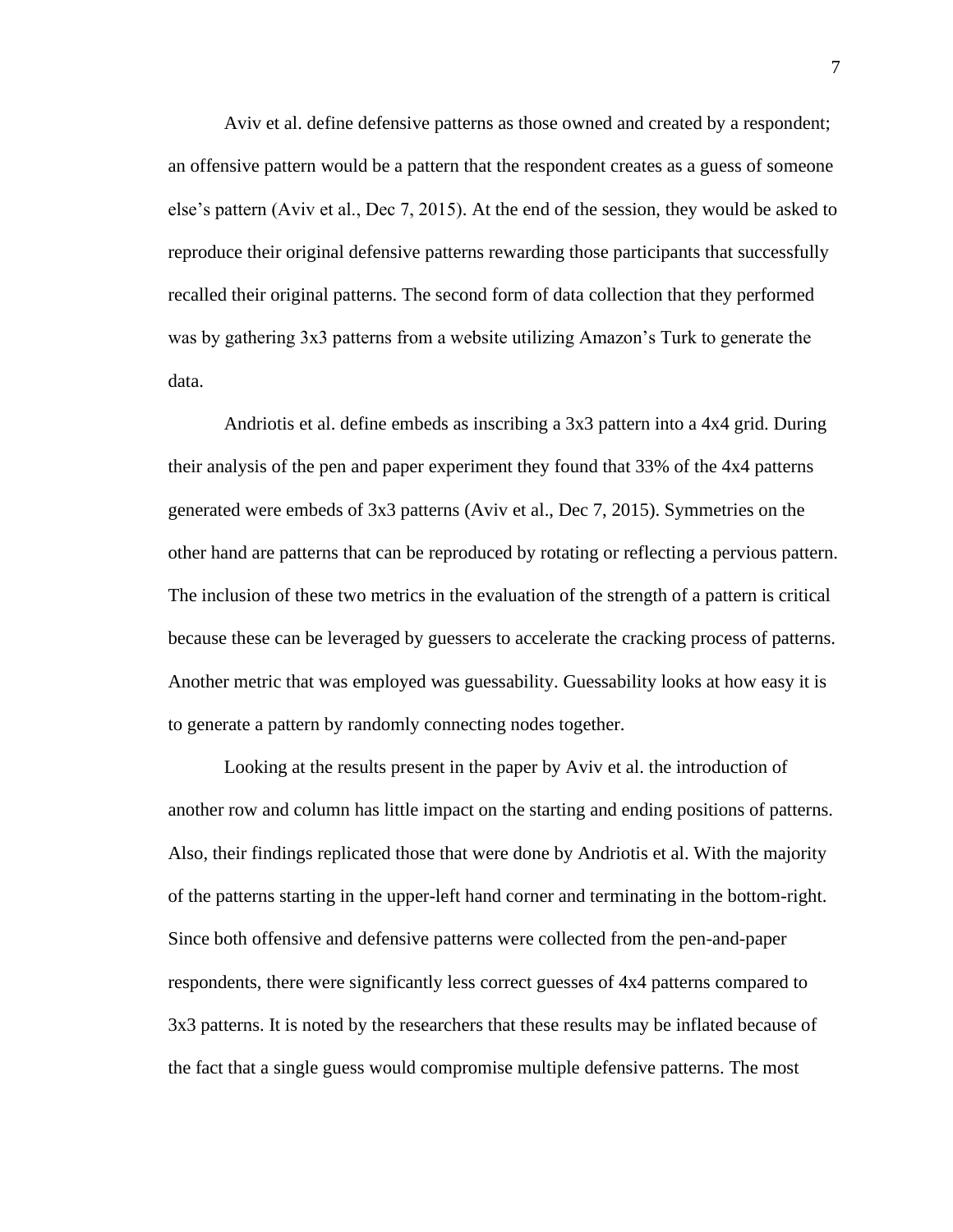important part of the results is looking at the recollection rate of the 4x4 pattern compared to the 3x3 pattern were very comparable with the 4x4 grid being only 5% behind in correct recollection to the 3x3 grid.

With these findings the researchers began developing a brute force algorithm that would be run on the patterns gathered from both the online submission and the pen-andpaper experiment. The primary design goal of the algorithm was to maximize the speed of cracking by exploiting and targeting the characteristics such as embeds and symmetries in patterns. The design of the algorithm followed Markov's Model Likelihood Estimates. This model would build patterns based on probabilities of nodes being connected by an edge. There was a modification introduced into the Markov's Model that would also account for the probability of the length of the pattern being generated which would be multiplied to the probability generated by Markov's Model.

With this brute force algorithm in place the researchers began assigning strength metrics to the submitted patterns based on their guessability. This is a much better approach compared to the one presented in the previous paper, providing a much more exacting analysis of the pattern, and yielding more useful feedback about the pattern.

The results of applying the cracking algorithm show the massive improvement resulting from increasing of the grid size to 4x4. With the total number of guessed patterns dropping to below 40% after 10,000 attempted guesses; compared to over 80% being cracked by that point on the 3x3 grid. The other important finding present here is that offensive patterns are much weaker than defensive patterns. This could be justified by the fact that people guess common patterns or simpler patterns when trying to guess an unknown pattern.

8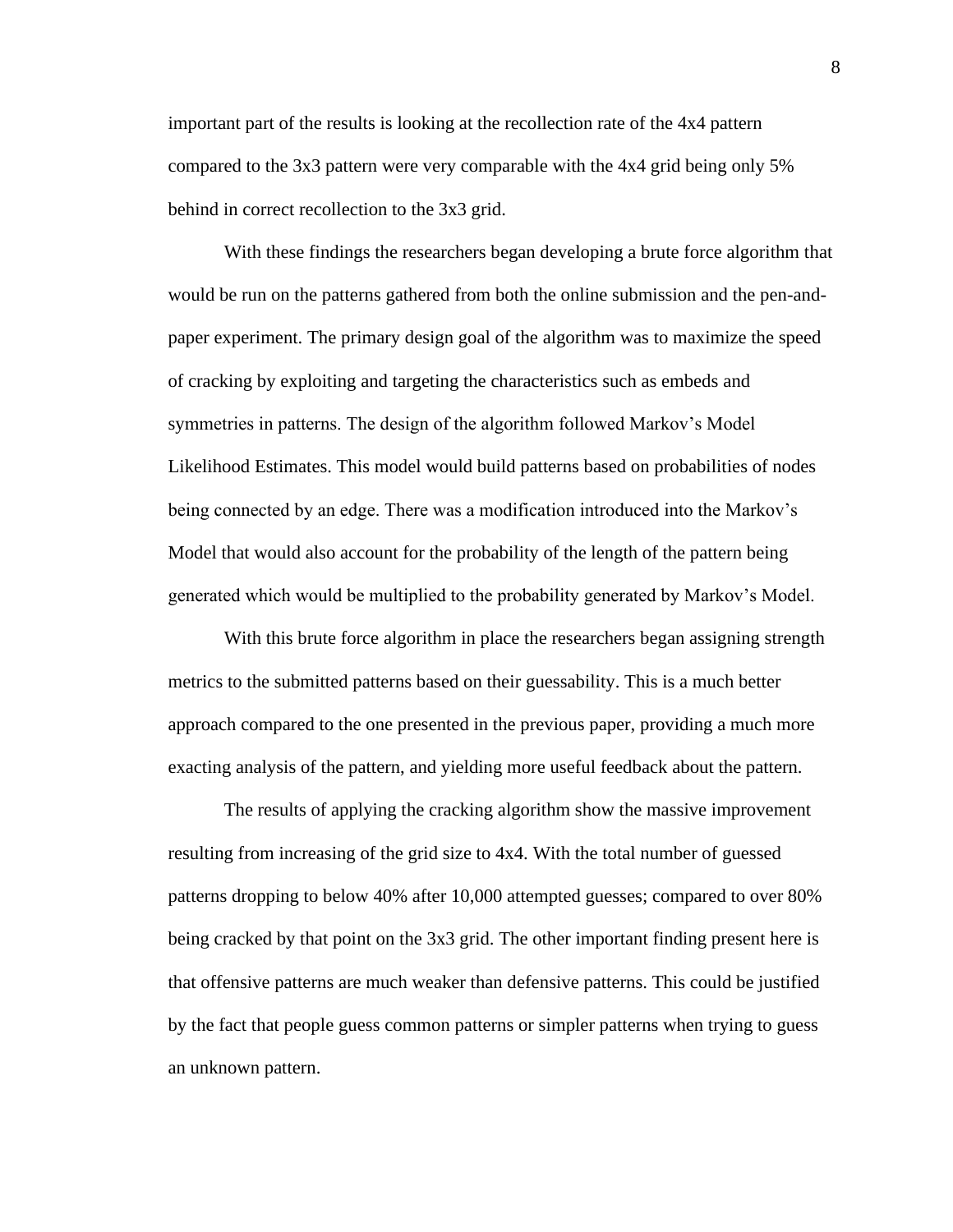The password entry device being proposed in this work can be considered a variant of the Android Swipe pattern. The main difference being is that there is no longer a binary system of either using a node or not using a node. The cells, nodes, can be used as often as the user wishes. At the same time, other constraints such as: the pattern requiring at least four nodes, there can be no reuse of previous nodes, the pattern being drawn in one stroke, and not avoiding previously un-selected nodes are not enforced (Aviv et al., Dec 7, 2015). Since these constraints are not being adopted in the new password schema, many more possible paths through the grid will have to be considered increasing the complexity and slowing down the brute force attack. The biggest contribution of these two papers is the analysis of how grids are navigated by humans which is something that will need to be considered in the new system being proposed.

The demonstration of the attack results provides an invaluable way of further analyzing and testing the grid password system. Being able to remove some of the inherent limitations and simplifications of the pattern system will undoubtedly make it harder for attacks to take place. At the same time understanding the limitations introduced by symmetries and embeds may be used to create password policies that mitigate the risks introduced by their presence.

Considering the findings of the two papers there is clear evidence that combining text-based passwords with the recollection benefits of Draw a Secret will allow an additional level of security when users have weaker passwords that are easier to remember. There is strong potential in building upon the swipe pattern using the gridbased system and provide an additional level of complexity that mitigates the risks of short passwords.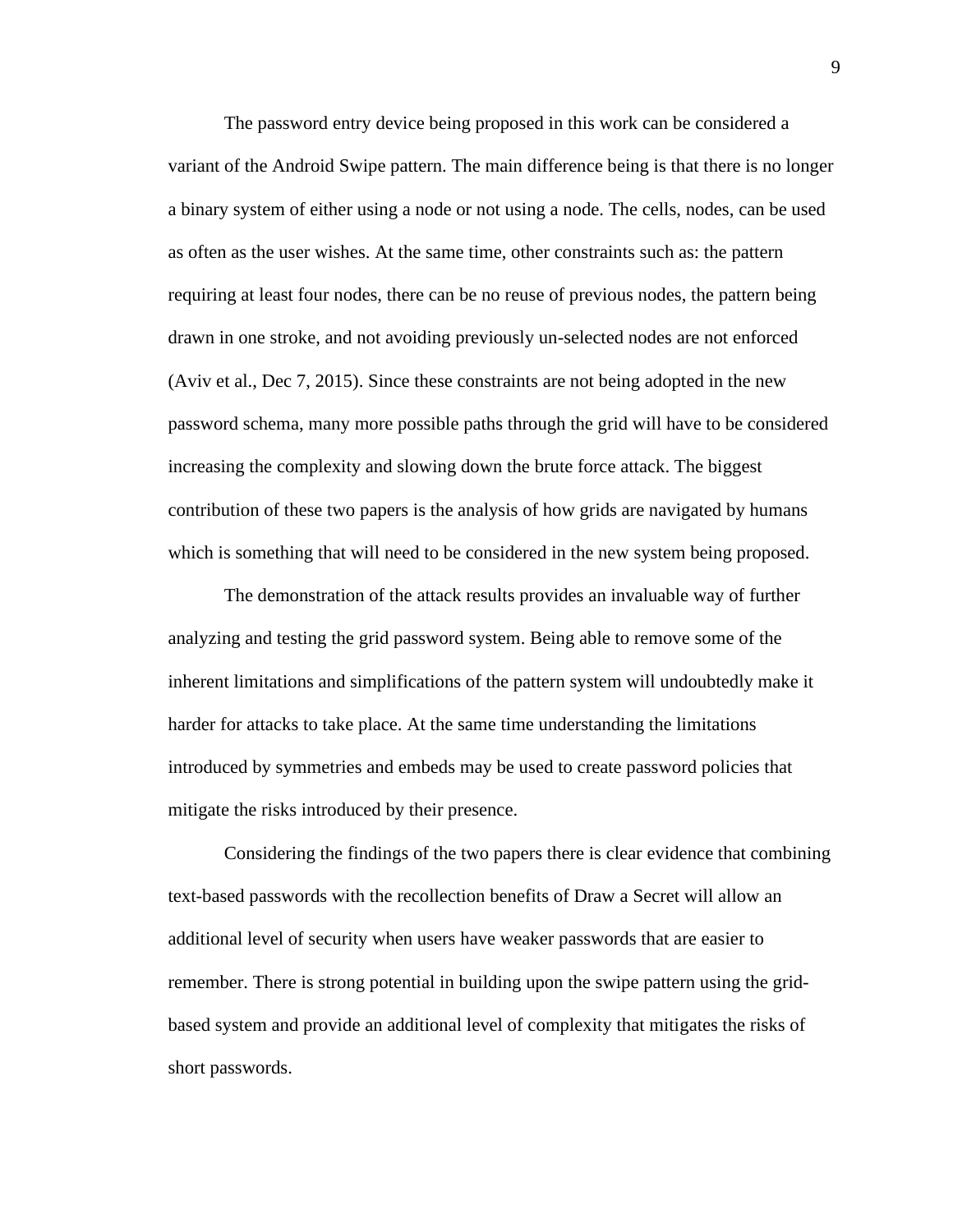The scheme being introduced will be more involved than a simple swipe pattern that is employed on Android devices. Questions regarding the human ability to recall their passwords will have to be addressed. The article "Working Memory Training: Assessing the Efficiency of Mnemonic Strategies" written by Di Santo et al. looks at memory training and compares how the trainings impact the ability of humans to improve their working memory. The part that is most relevant to this research is looking at the differences between sequential memorization and grid-based memorization.

The experiment conducted by Di Santo et al. separated a group of forty-three participants into a control and experimental group. Both groups would perform the same tasks meant to exercise their working memory. These tasks included: N-Back task, seminar, and a memory test. The main difference between the control and the experimental group was in the seminar. The experimental group were given a seminar on how to improve their working memory whilst the control group were given a seminar on memory. After the seminar both groups were given a three-hour break after which the memory tests were administered.

The memory test consisted of five pieces: word sequence, image sequence, digits, word grid, image grid. During all these tests the people had to commit to memory at their own pace the information being presented. The main difference being that the experimental group could employ the tactics that were covered during their seminar while the control group had to memorize the information in whatever way they knew. Some of the outliers in the control group later told the researchers that they were taught similar strategies as those that were taught to the experimental group which increased their performance on the tests (Di Santo, De Luca, Isaja, & Andreetta, 2020).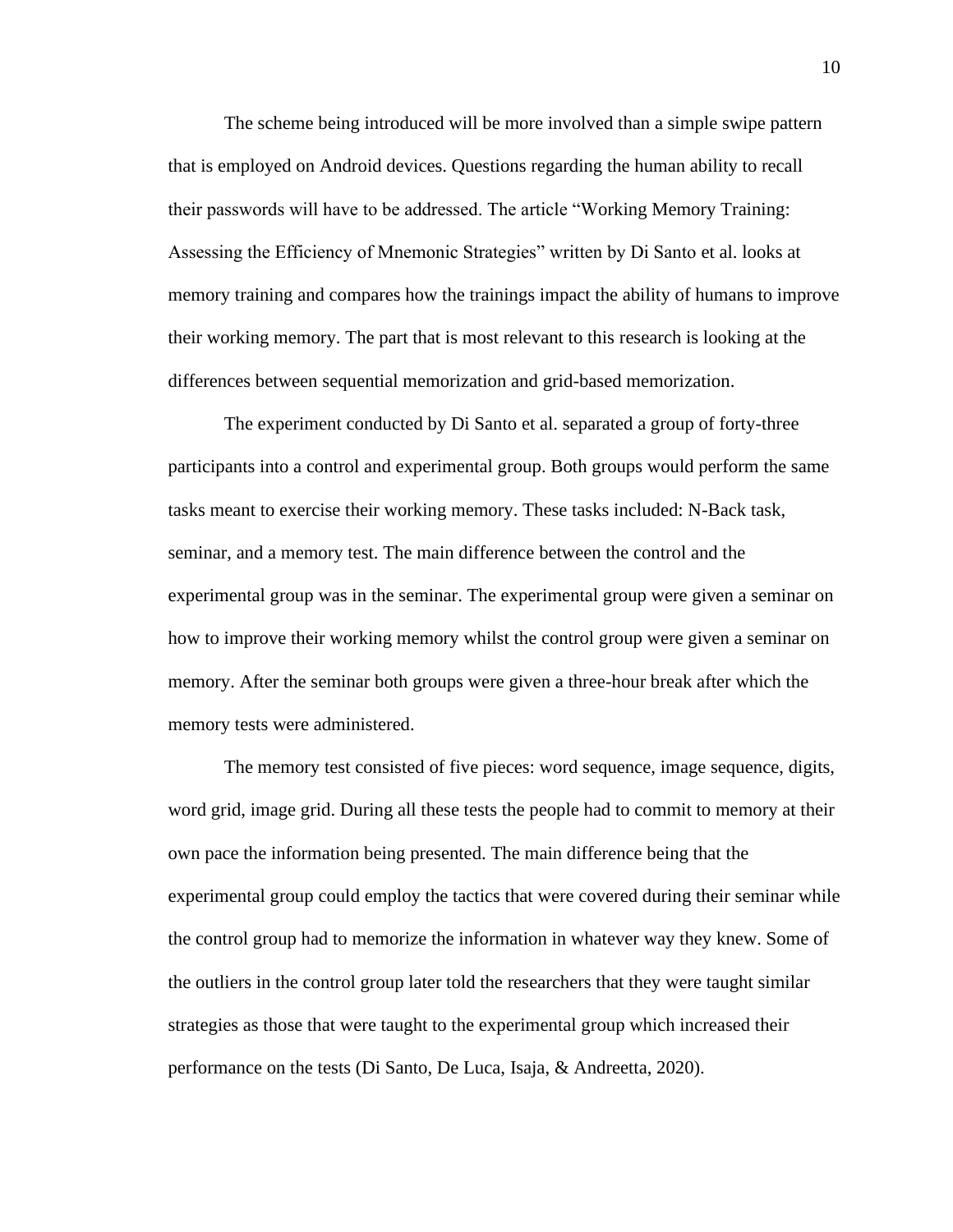The results of the experiment show that there is improvement to using grids over sequential memorization; the experimental group had the best scores with the fraction of correct answers being between 80-100% (Di Santo et al., 2020). Comparing the results of the control group looking at the experiment of sequential words to words presented in a grid there is improvement with the sequential average being around 20% correct jumping to an average of around 70% when the information was presented in a grid (Di Santo et al., 2020). The group of researchers justify this spike in performance in the control group as to the fact that grids can be used as visualizations making it easier to internalize information versus creating a chain of information that is being presented in order. In the end the performance gains in working memory demonstrate the potential that grids have when it comes to remembering information.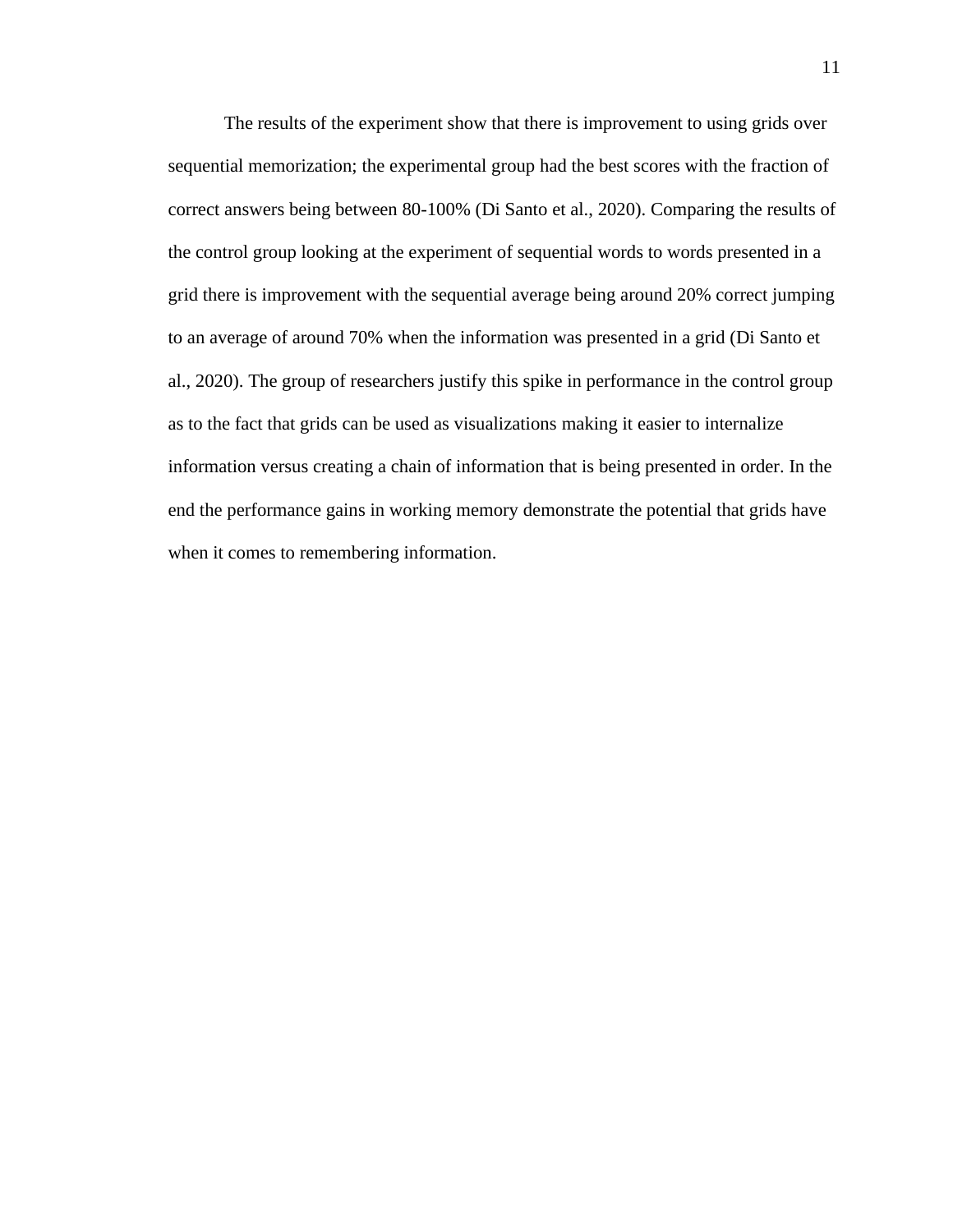#### Mathematical Analysis

<span id="page-18-0"></span>For an Android swipe pattern to be legal the following requirements must be met (Aviv, Budzitowski, and Kuber 301-310):

- The pattern must consist of at least 4 nodes
- Nodes cannot be reused
- The pattern must be continuous
- Nodes cannot be skipped in the pattern. If the pattern line passes over a node, that node is added to the pattern.

With these restrictions in place the maximum number of legal patterns available on a 3x3 grid is only 389,112 (Aviv, Budzitowski, and Kuber 301-310). By removing these restrictions, the proposed password grid scheme will allow for more complex password without necessarily increasing the length of the password needed to be memorized by the user. At the same time, being able to provide basic protection when written down.

The new system introduces a grid into which the user enters their password by placing characters present in their password into the cells of the grid. Once complete, the system authenticates the user by checking: if the correct characters are present as well as if they were entered into the grid in the correct position and order. Upon fulfilling these two factors the user is granted access. The system does not have any requirements for how the grid needs to be filled out; however, password policies can be introduced to enforce specific levels of complexity as need be.

In order to maximize adoption of this system, current user password storing solutions will be used. To accomplish this, as the user is entering the password into the grid the computer is translating the input into a sequence of characters. For example: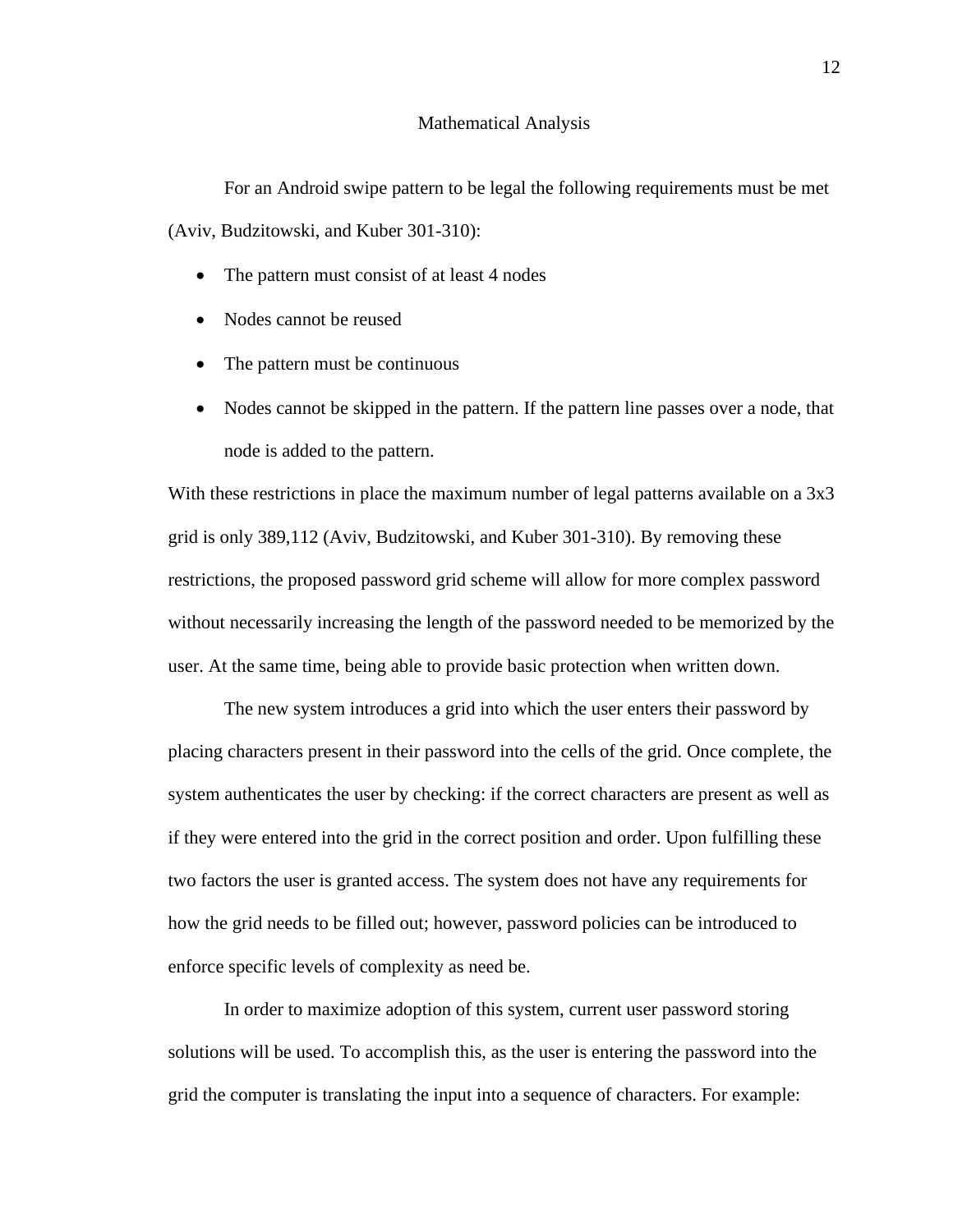a,1,2 would mean that the letter "a" appears second in the first cell. The user only must recall is that their password has the letter "a" appear in the first cell after another character in that cell. Since the order in which the grid was filled out is preserved by the sequence of characters and their ordered pairs, finding a grid written down somewhere will not necessarily compromise the security because the order in which the characters appear will have to be figured out. The presence of repeated characters in the password can aid in disguising how the grid was filled out.



<span id="page-19-0"></span>*Figure I Password "HELLO" stored in a 2x2 grid.*



<span id="page-19-1"></span>*Figure II Password "HELLO" stored in a 3x3 grid*

Figure 1 demonstrates this property. The two L's in HELLO do not automatically yield a pattern in which the gird was filled out. Two possible passwords would need to be tested one in which the "L" is entered after the "E" or the other case where it is entered after the "E" in the upper-right hand corner. One of these passwords could be: *H,1,1,E,3,1,L,2,1,L,3,2,O,4,1*. Entering the password left to right, top to bottom would yield *H,1,1,E,3,1,L,3,2,L,2,1,O,4,1* which clearly are not the same password. This means that finding the order in which the Ls were entered is mandatory. The same can be observed if the grid is large enough to not need cell reuse as shown in figure 2. These two examples also demonstrate the feature that this new scheme has. Namely, knowing what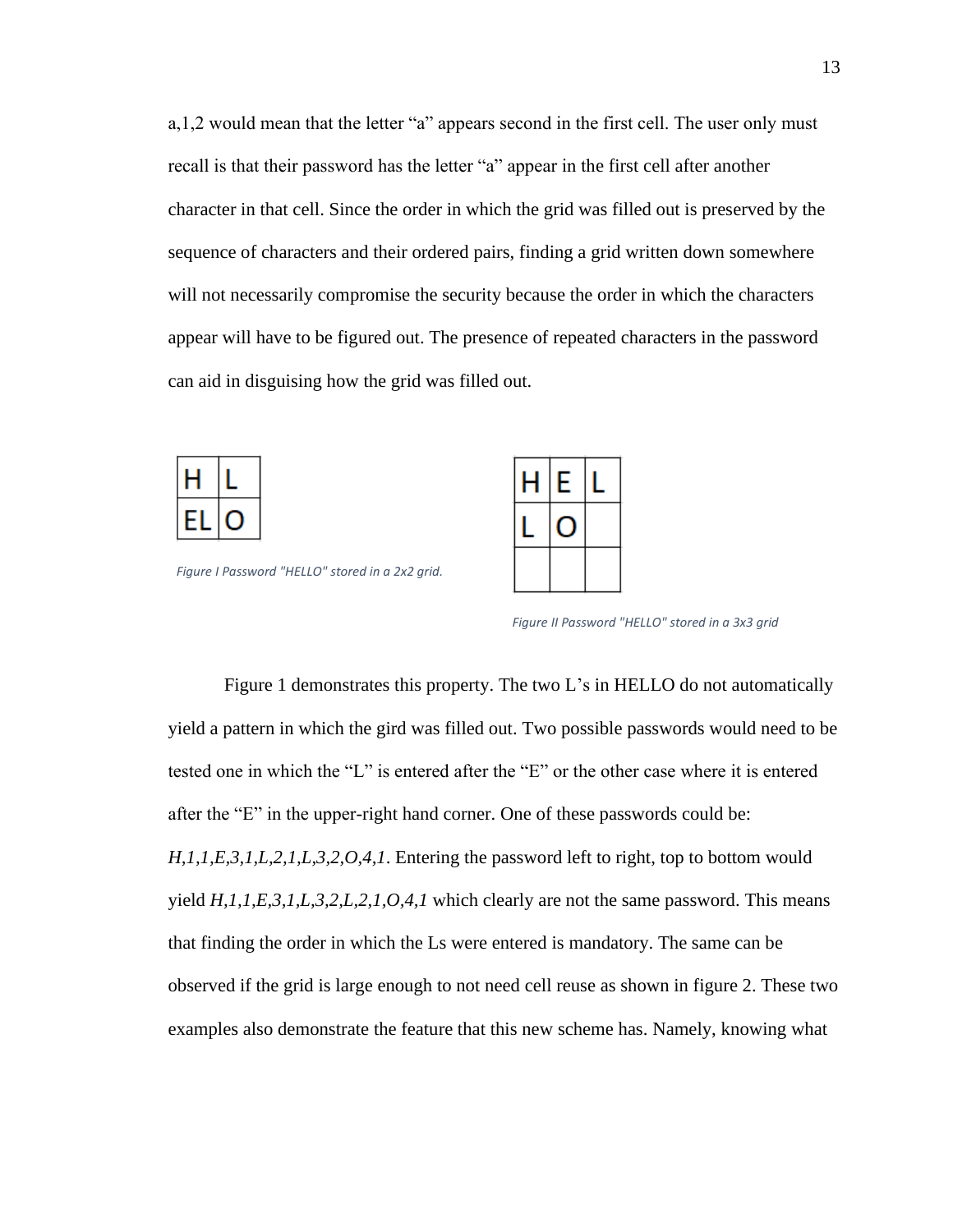characters make up the password may not be sufficient to gaining access to a user's account.

A list of potential text-based passwords is generated from a collection of available characters. These lists can be adjusted according to password policies, but in the end the maximum number of possible passwords, *Mp*, can be calculated using the following equation.

> $C = cardinality of the character set$  $n =$  number of characters in the password  $M_p = C^n$

The practice of using more complex character sets can be justified by the fact that increasing the cardinality of the character set creates many more potential passwords than increasing the password length of the same character set.

For an eight-character lower-case letter password the calculation would be as follows.

$$
M_p = 268
$$
  

$$
M_p = 2.09 * 1011
$$

Increasing the password by one character the original value is multiplied by a factor of 26.

$$
M_p = 269
$$
  

$$
M_p = 5.43 \times 10^{12}
$$

If a larger cardinality is chosen, then the number of potential passwords may have a larger increase. For example, including upper-case letters will yield:

$$
M_p=52^8
$$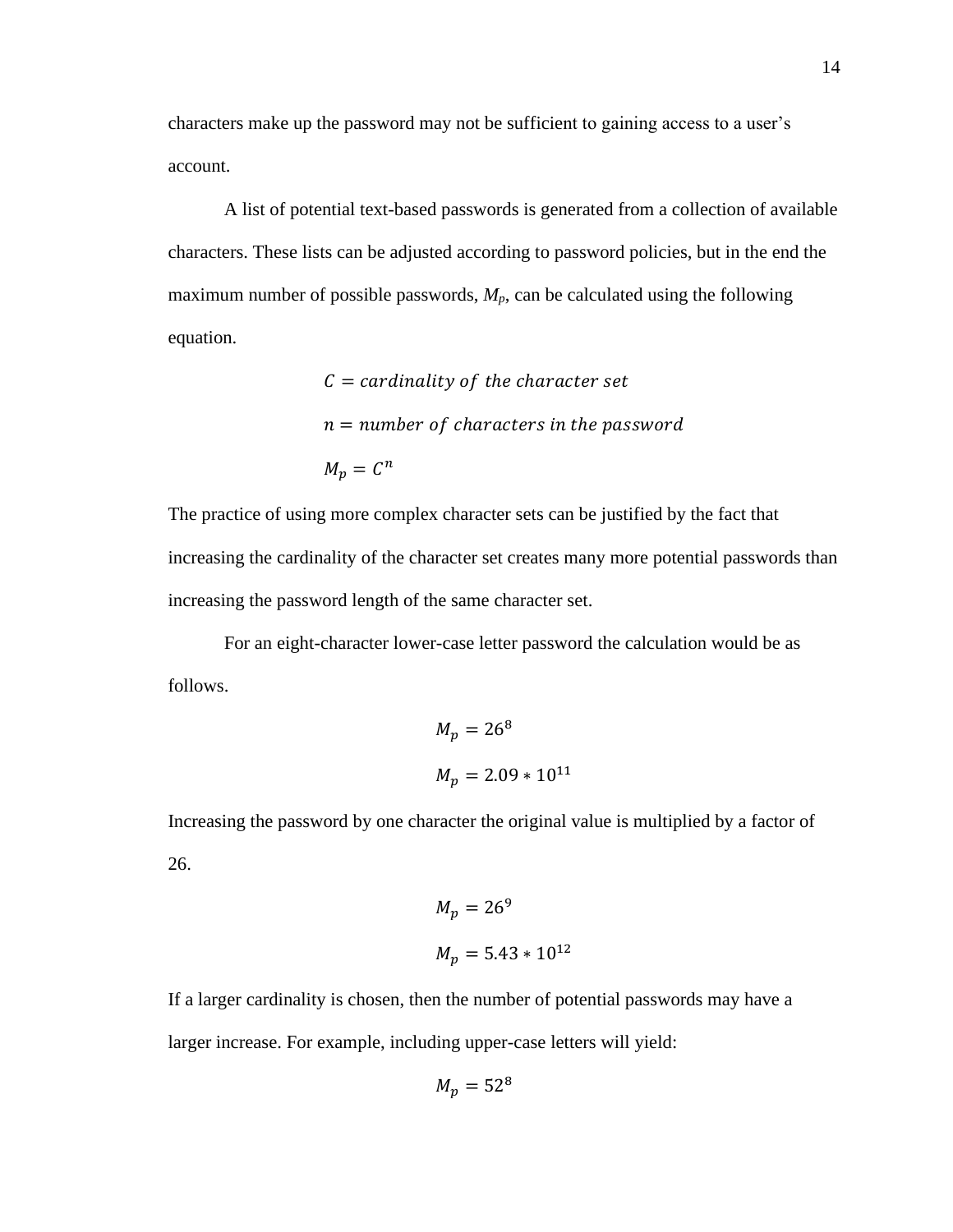$$
M_p = 5.35 * 10^{13}
$$

In this case keeping the password the same length but introducing upper-case letters yielded a result that is almost an order of magnitude larger than increasing the length of the lower-case password by one.

This does not always hold true for example if instead of upper-case letters digits 0-9 were introduced then the following result would be obtained.

$$
M_p = 36^8
$$
  

$$
M_p = 2.82 \times 10^{12}
$$

This value is smaller than the value obtained when the password was increased by one lower-case letter.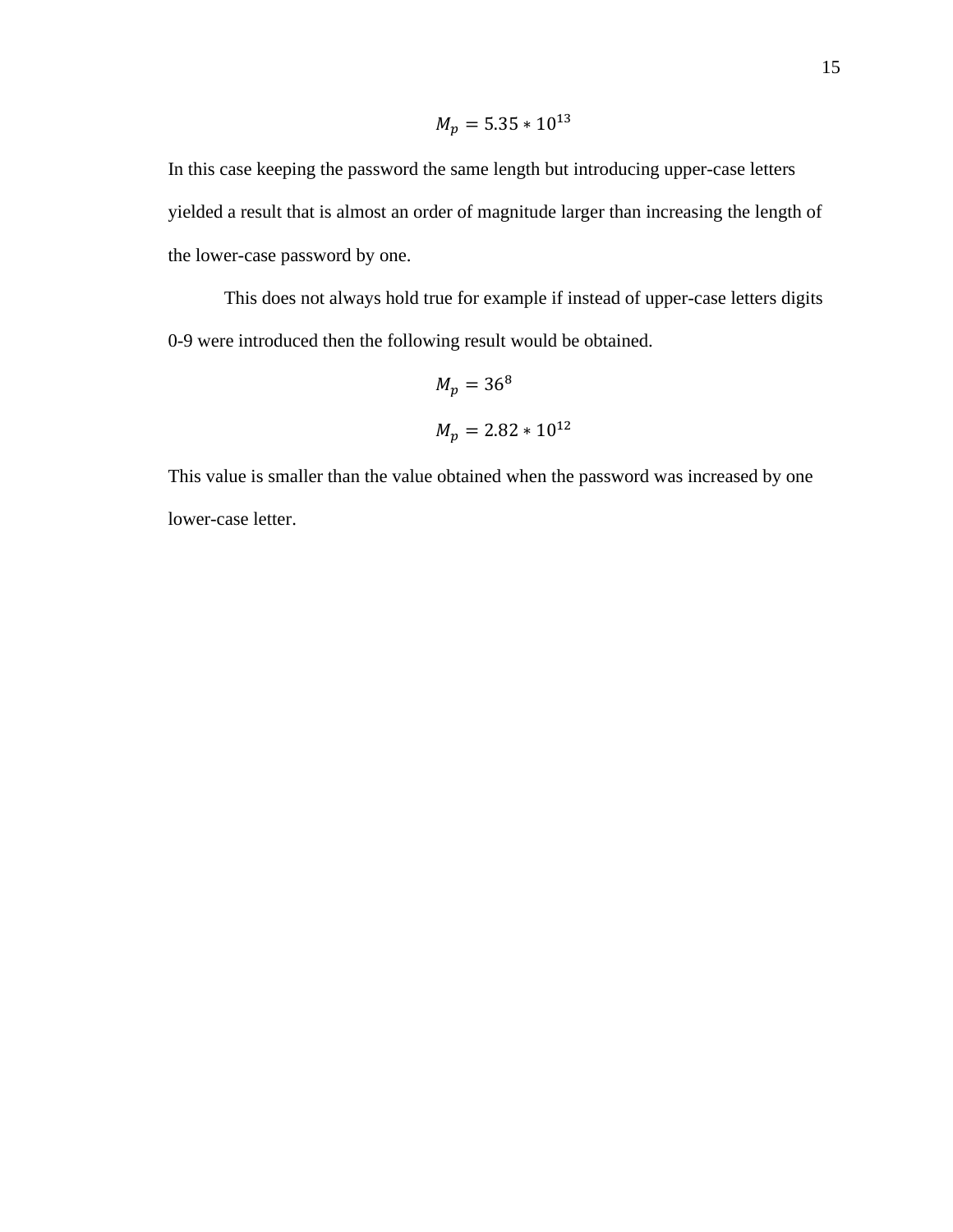| Length of |             |              |
|-----------|-------------|--------------|
| password  | 26          | 36           |
| 5         |             | $6.0E + 07$  |
| 6         | $3.1E + 08$ | $2.18E + 09$ |
| 7         | $8.0E + 09$ | $7.84E+10$   |
| 8         | $2.1E+11$   | $2.82E+12$   |
| 9         | $5.4E+12$   | $1.02E+14$   |
| 10        | $1.4E + 14$ | $3.66E+15$   |
| 11        | $3.7E + 15$ | $1.32E+17$   |
| 12        | $9.5E + 16$ | $4.74E + 18$ |
| 13        | $2.5E+18$   | $1.71E + 20$ |
| 14        | $6.5E+19$   | $6.14E + 21$ |
| 15        | $1.7E + 21$ |              |

<span id="page-22-0"></span>*Table I Table that shows the number of potential passwords and at which point increasing the cardinality is better than adding another letter.*

The table shows at which point increasing the password length provides less passwords than increasing the cardinality. The password length can be increased up to a length of 11 characters yielding more passwords than keeping the same length and increasing the cardinality. From that point going forward it is better to increase cardinality than increasing the length of the password. As mentioned previously people tend to choose shorter passwords this means that something has to be introduced to increase the number of potential passwords that are shorter. This is where the password grid comes into play. The idea being that by introducing a grid the number of potential passwords is increased.

When the grid is introduced the equation for finding the maximum number of potential passwords is multiplied by the number of ways there are to choose the cells from the grid.

$$
M_p = C^n * (n + M - 1 \text{ choose } n)
$$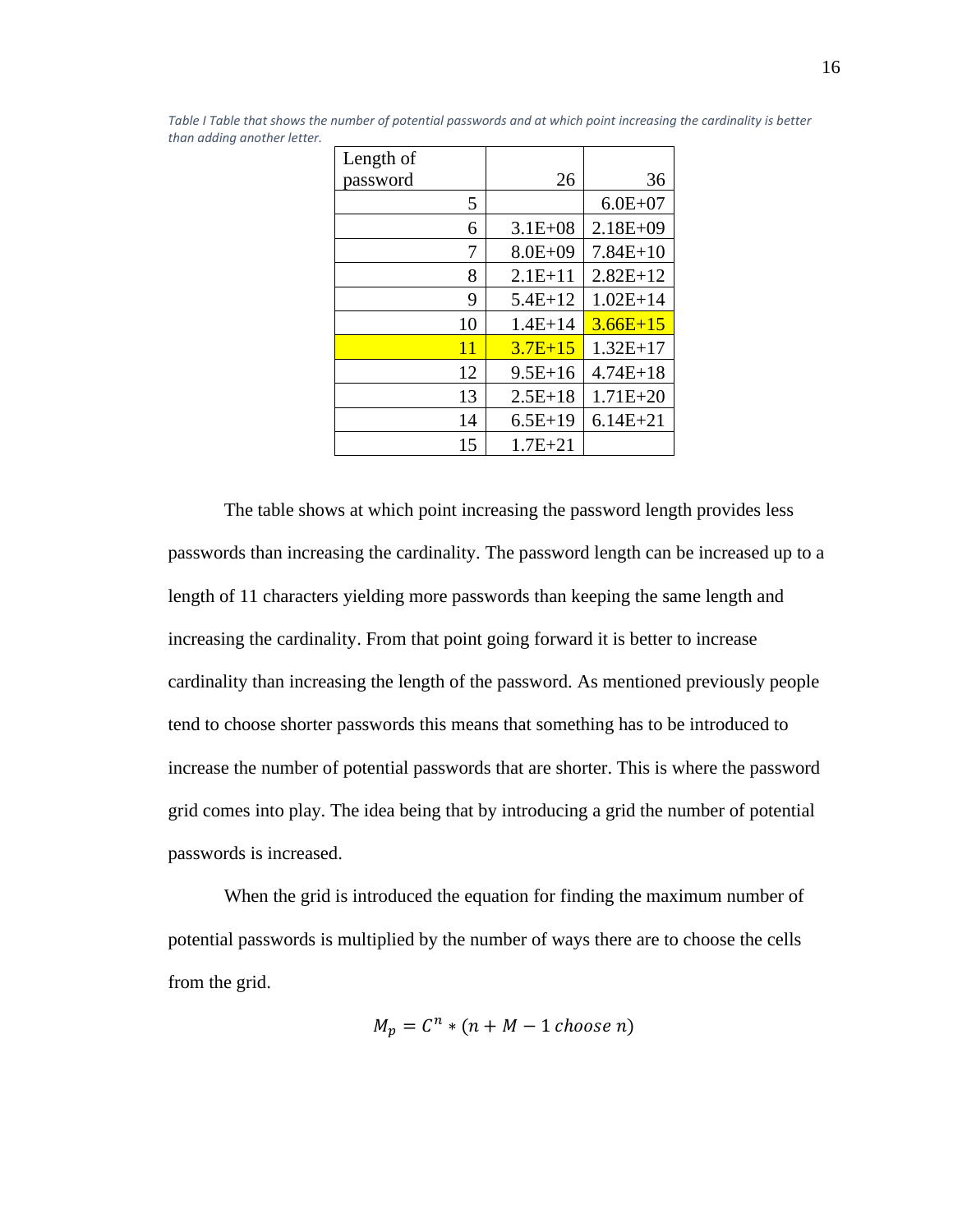In this case the M stands for the number of available cells and the C and n preserve their meaning from the original equation.

If the password set contains two letters for example A and B and a 2-cell grid is provided for entering the password, then the maximum number of passwords will be calculated as follows.

$$
M_p = 2^2 * (3 \text{ choose } 2)
$$

$$
M_p = 12
$$

Writing out all the arrangements the following list can be created.

| AA  | <b>BB</b> | AB  | <b>BA</b> |
|-----|-----------|-----|-----------|
| A A | B B       | A B | B A       |
| AA  | BB        | AB  | BA        |

<span id="page-23-0"></span>*Table II Shows all possible arrangements for a two-letter password in a 2-cell grid.*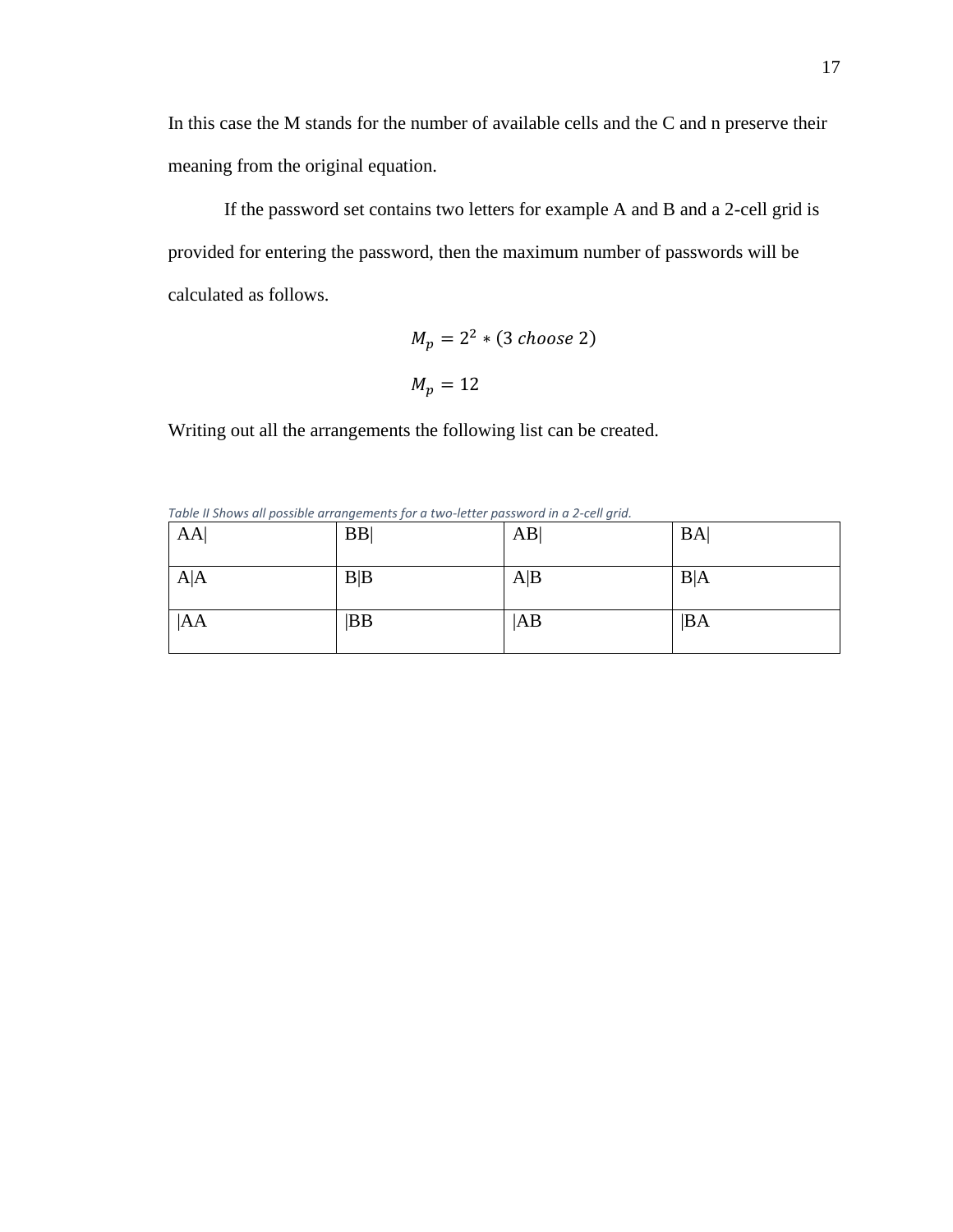It is clear that the complexity introduced by filling out the grid has significant improvements even on this very simple example. Looking at a similar table from the previous regular passwords it can be seen the impact of a 9-cell grid and a 16-cell grid.

|        | Lower-       | With 3x3     | With 4x4     |
|--------|--------------|--------------|--------------|
| Length | case         | grid         | grid         |
| 8      | $2.09E+11$   | $2.69E + 15$ | $1.02E+17$   |
| 9      | $5.43E+12$   | $1.32E+17$   | $7.10E+18$   |
| 10     | $1.41E+14$   | $6.18E+18$   | $4.61E + 20$ |
| 11     | $3.67E + 15$ | $2.77E + 20$ | $2.84E + 22$ |
| 12     | $9.54E + 16$ | $1.20E + 22$ | $1.66E + 24$ |
| 13     | $2.48E + 18$ | $5.05E + 23$ | $9.29E + 25$ |
| 14     | $6.45E+19$   | $2.06E + 25$ | $5.00E + 27$ |
| 15     | $1.68E + 21$ | $8.22E + 26$ | $2.60E + 29$ |
| 16     | $4.36E + 22$ | $3.21E + 28$ | $1.31E + 31$ |
| 17     | $1.13E + 24$ | $1.23E + 30$ | $6.41E + 32$ |
| 18     | $2.95E + 25$ | $4.61E + 31$ | $3.06E + 34$ |

<span id="page-24-0"></span>*Table III Shows how many characters are needed to match or exceed the number of potential passwords available from a 3x3 and 4x4 grid.*

In order to exceed the minimum number of passwords available with a 3x3 grid a lowercase character password with at least 11 characters would have to be chosen. At the same time in order to match the 4x4 grid an additional two characters would have to be chosen.

This system can be thought of as an extension of the Android swipe pattern. In the proposed system each node no longer stores a binary value reflecting its use in the pattern. Instead, each cell can store any number of characters present in the password. Next there is no requirement for how many cells must be used by the user. At the same time, the pattern in which the grid is filled out does not have to be continuous, where consecutive cells need to be adjacent. An example of this would be filling out the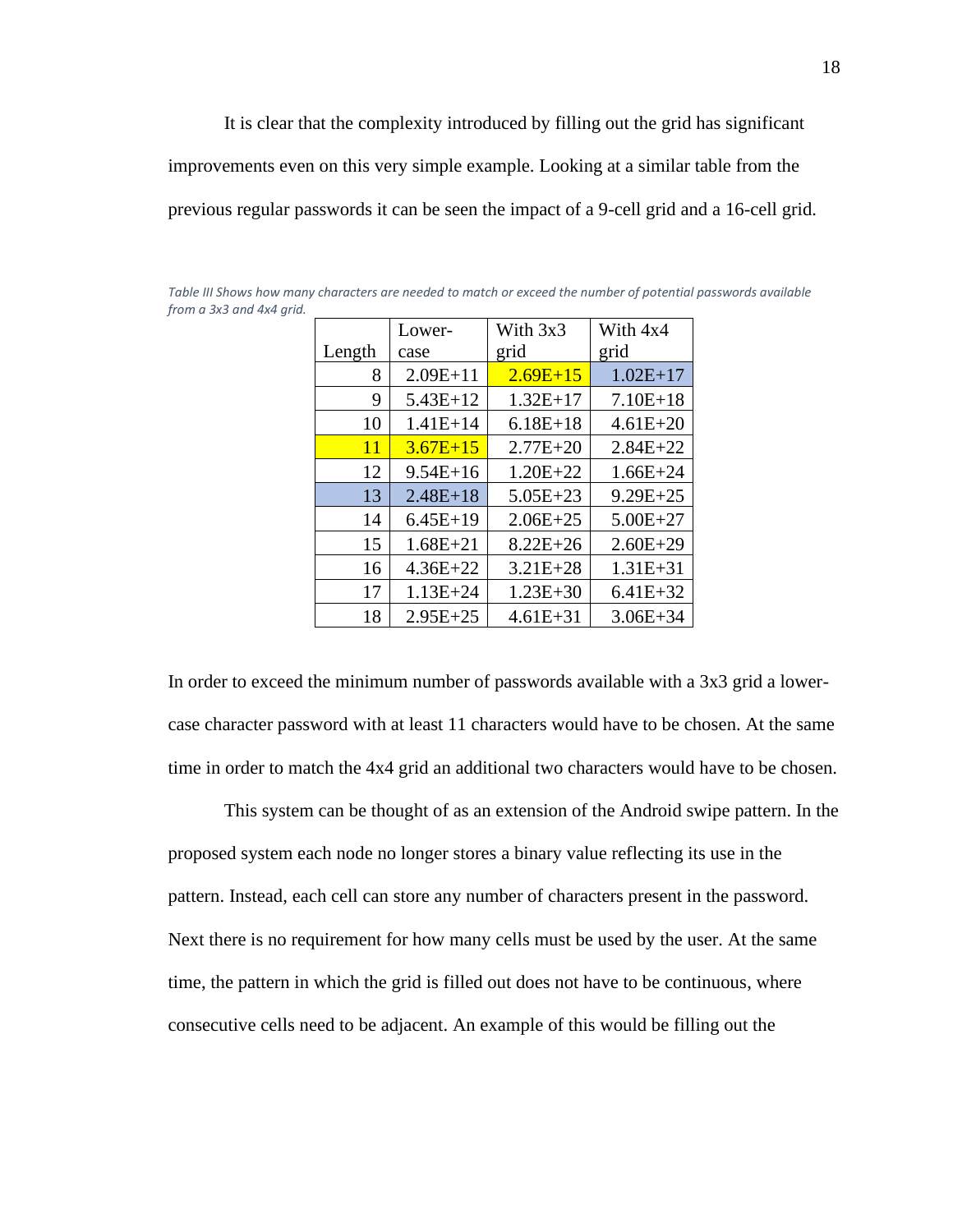password using only the outside corners of the grid. These generalizations introduce new levels of complexity that must be addressed when attempting to crack passwords.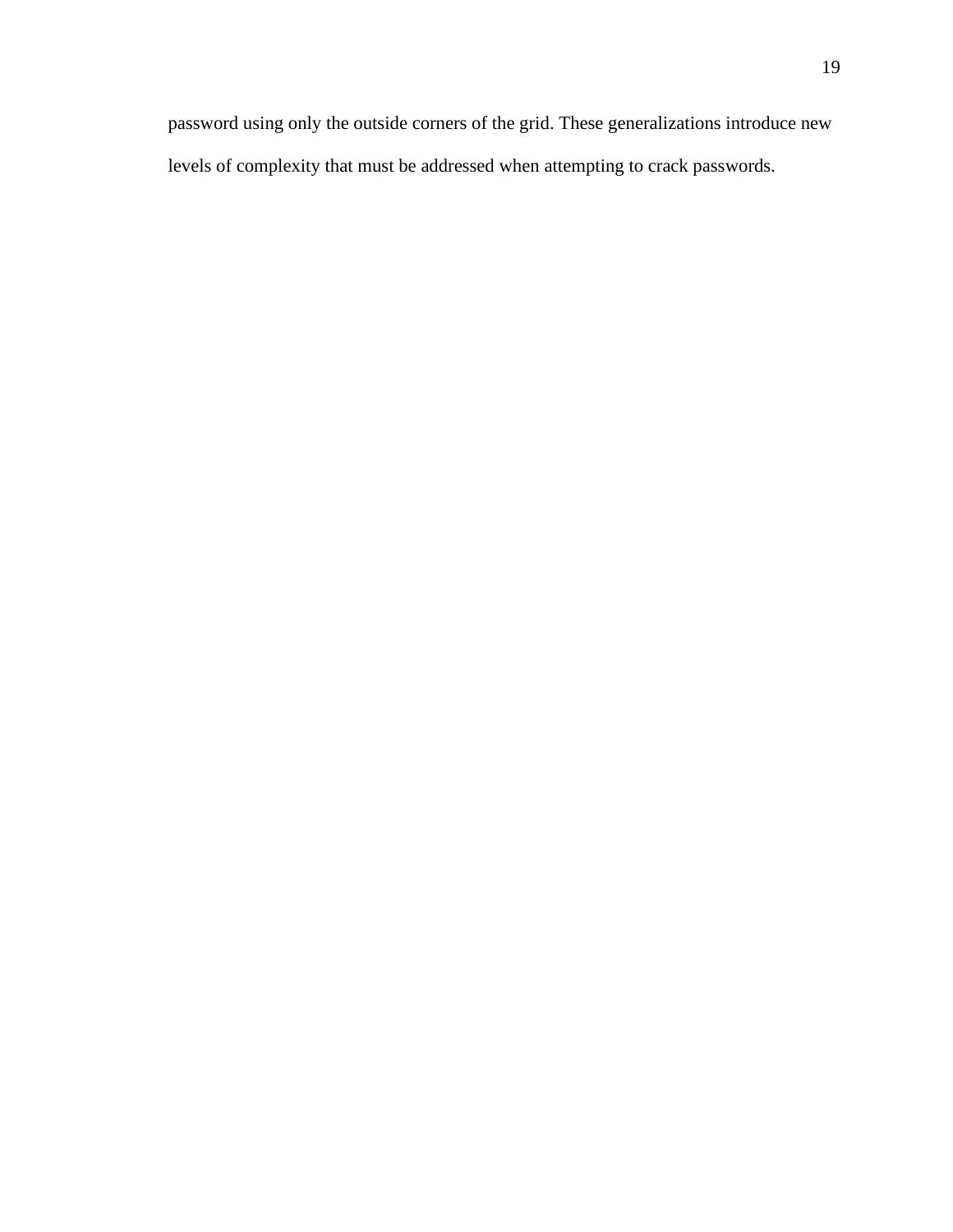<span id="page-26-0"></span>Mathematical complexity does not show the whole picture. Human tendencies can

severely impact the potential that any security system has. In order to analyze these

impacts, an IRB approved survey was performed to answer the following questions:

- Does the respondent use a password manager?
- How do they unlock their phone?
- How would they fill out a grid with a predetermined password?
- Where they see this password scheme being adopted?



*Figure III Example of the invitation to the survey.*

<span id="page-26-1"></span>The survey was built in Qualtrics and an anonymous link was posted in group chats for people to click on and fill out the survey. Figure III shows an example of one of the recruitment messages sent along with the link to the survey. There were two posts performed.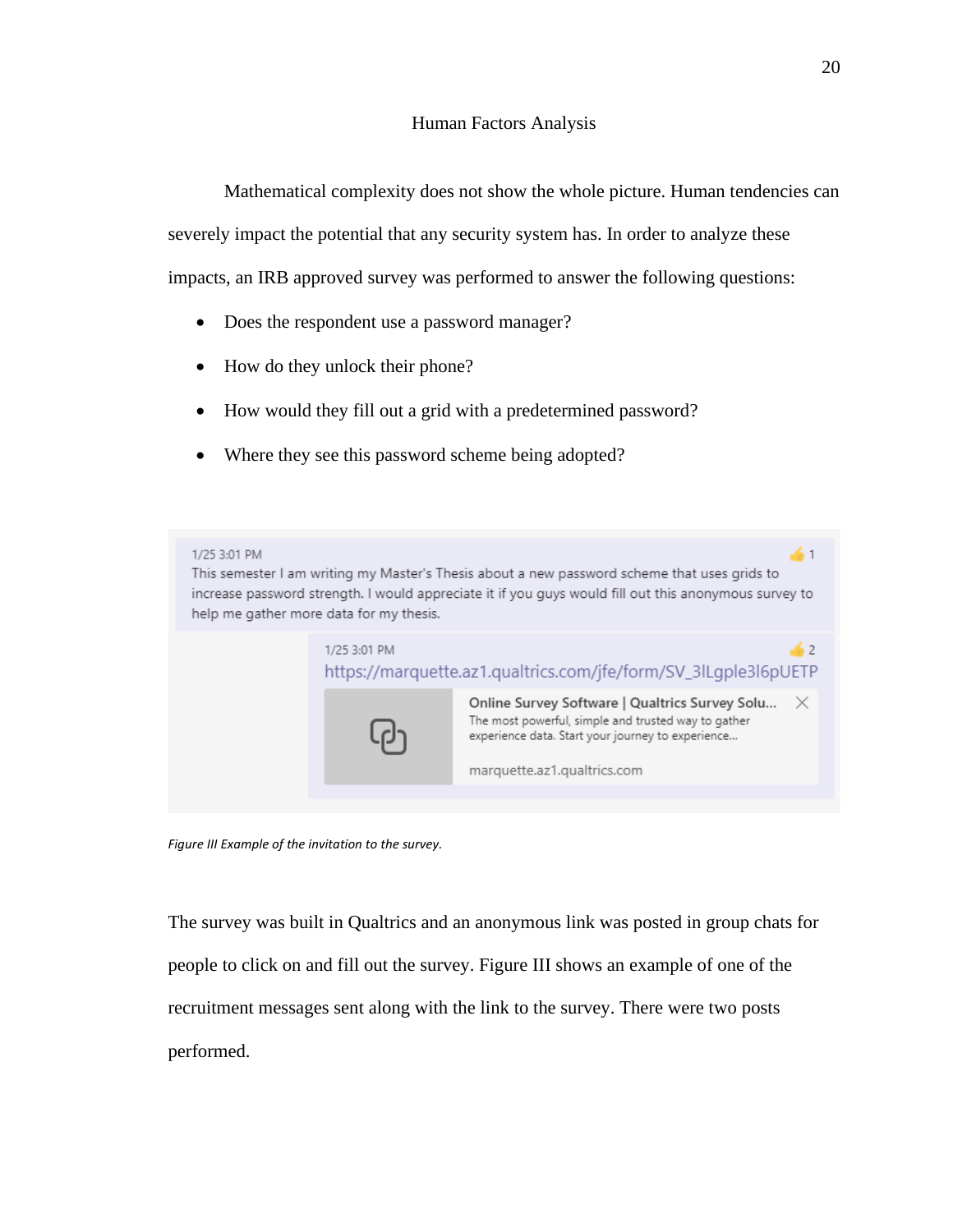The first link was posted in a group chat where CS college students would hang out and discuss classes and topics. The second recruitment was posted on a group chat for graduate students in the Computing program at Marquette. There was a total of 14 responses collected of which two were removed because of technical issues. Of the remaining 12 one person chose to only submit the grids. The results of the survey reflect some of the findings present in the research described by Andriotis et al. and Aviv et al.

In the survey only 50% of the respondents replied "yes" to using a password manager. This is like the results gathered by Rick Wash et al. where 24% of their participants claimed they used a password manager (Rick Wash et al. 1-10). These two results reflect the fact that using password managers is not yet widely adopted. It is worth noting that the research done by Rick Wash et al. was focused mainly on college students outside of the computing and engineering fields (Rick Wash et al. 1-10). The next question in the survey asked about how people unlock their phones.

18% of the respondents claimed they use a swipe pattern to unlock their phone. 36% of the respondents claimed that they used a pin. 27% claimed they use biometrics. 9% claimed they use a password. And finally, 9% claimed they do not use a lock on their phone. Andriotis et al. had a similar question in their research but only asked for Pattern Lock, Pin, and other. The results they got 53.3%, 39.2% and 7.5% respectively. Adjusting the groupings to match those done by Andriotis et al., yields the following results: 20%, 40%, and 40% excluding the one person that did not use a lock. It is important to note that Andriotis et al. focused only on the android users gathering their data using an Android app published on the Google App Store (Andriotis, Tryfonas, and Oikonomou 115-126).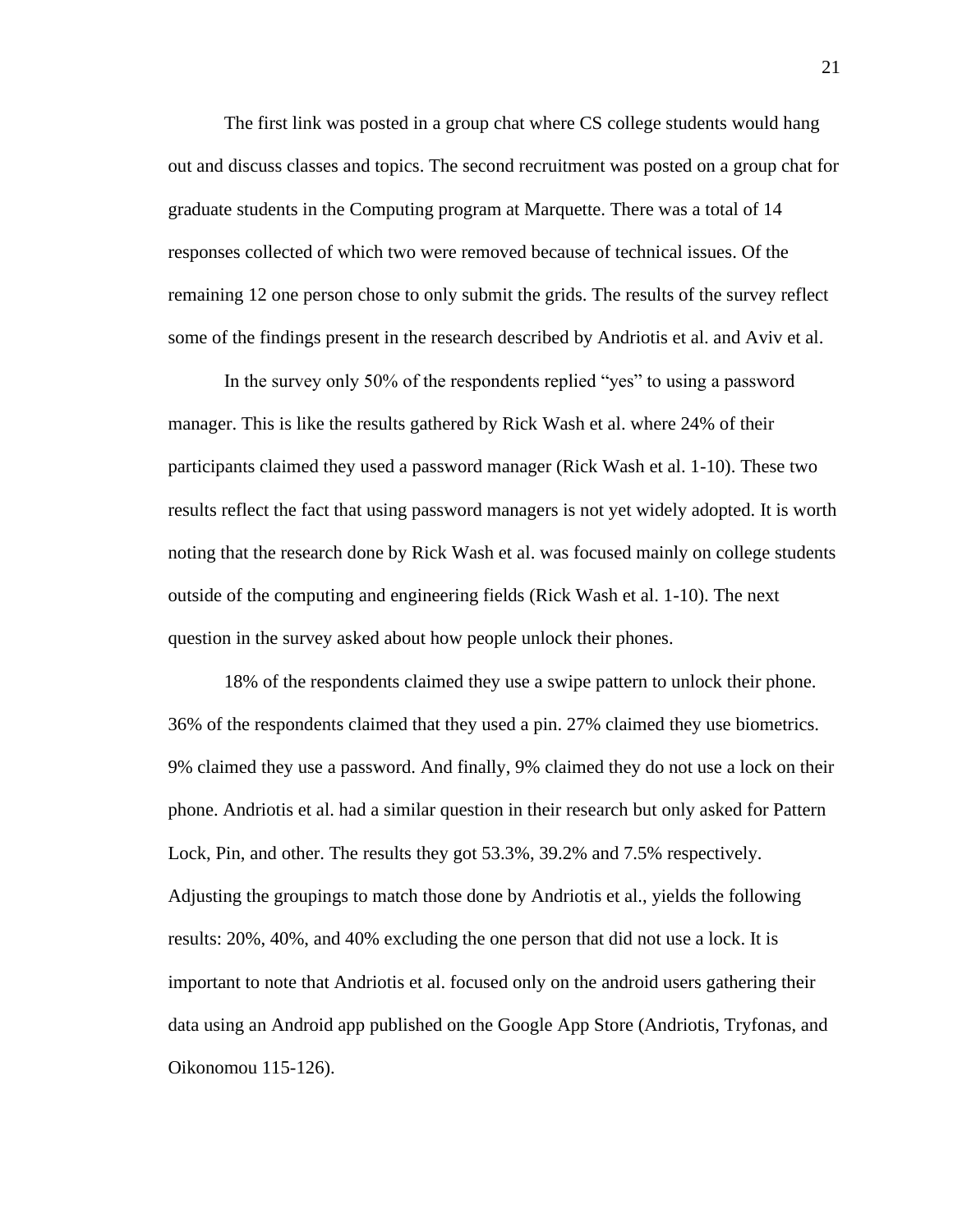Next came the first 4x4 grid into which the respondent had to place the password "lazydog123" into. The reason for providing a 4x4 grid was to ensure that cell reuse was optional. The instructions did make it clear that cells could be reused as well as one of the examples provided along with the prompt also had cells reused. The results gathered reflected the research done by both Andriotis et al. as well as Aviv et al. Figure IV shows the results of the cells used by the respondents and during which time they were used.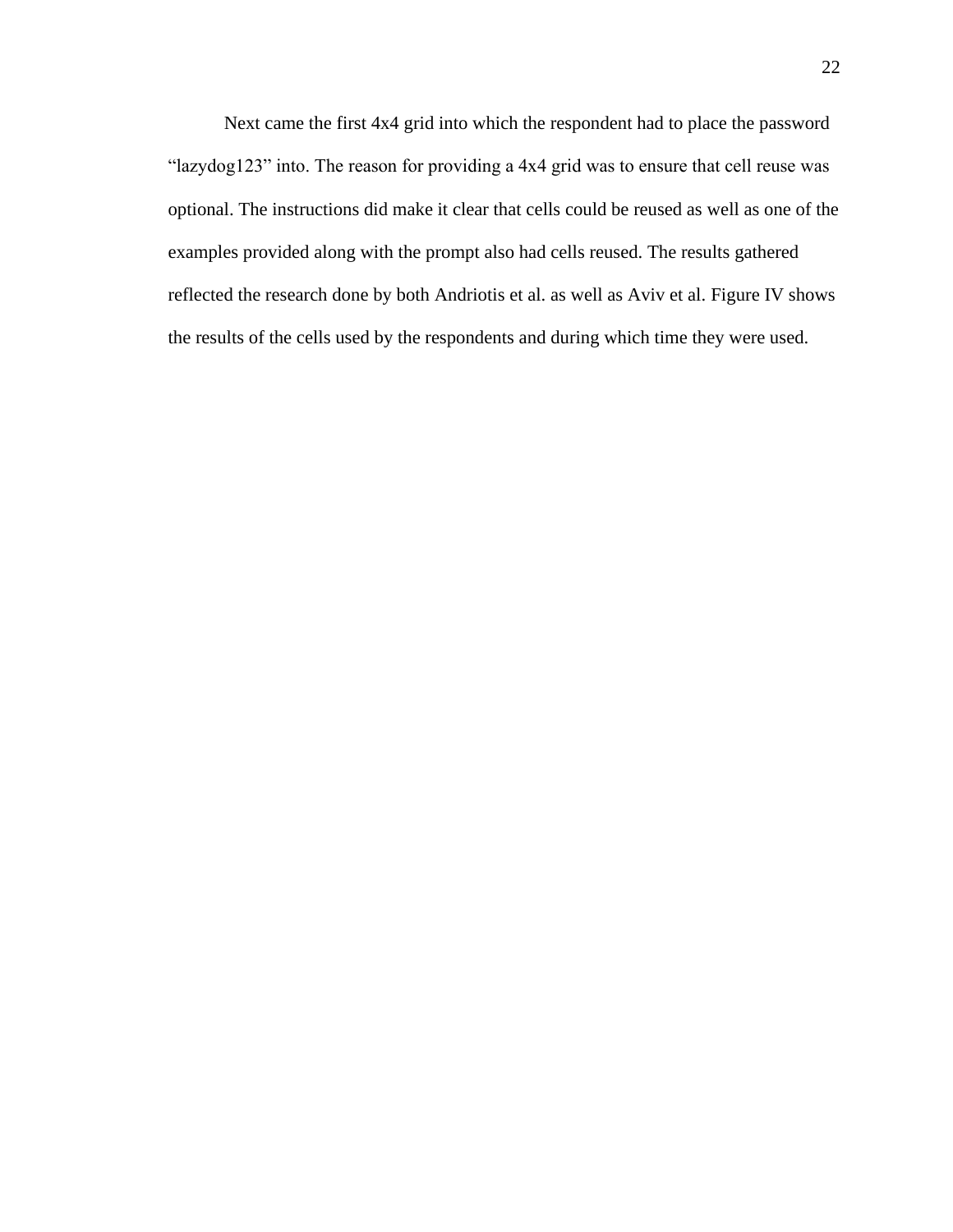|       |       |             |       |        |                       | 4           | ω           |             |       |          |                         | 4     | ω     |           |           |   |                      |
|-------|-------|-------------|-------|--------|-----------------------|-------------|-------------|-------------|-------|----------|-------------------------|-------|-------|-----------|-----------|---|----------------------|
| 0.0%  | 0.0%  | 16.7%       | 8.3%  | ⋗      |                       | 8.3%        | 0.0%        | 960'0       | 58.3% | ⋗        |                         | 41.7% | 58.3% | 58.3%     | 91.7%     | ⋗ |                      |
| 8.3%  | 8.3%  | 8.3%        | 0.0%  | æ<br>⌒ | Ending Cell Defensive | 0.0%        | 0.0%        | 16.7%       | 8.3%  | æ        | Starting Cell Defensive | 16.7% | 83.3% | 75.0%     | 66.7%     | ᆼ | Cells Used Defensive |
| 16.7% | 8.3%  | <b>0.0%</b> | 0.0%  |        |                       | 0.0%        | 0.0%        | 0.0%        | 8.3%  | ⌒        |                         | 25.0% | 66.7% | 58.3%     | 66.7%     | റ |                      |
| 0.0%  | 16.7% | 0.0%        | 8.3%  | O      |                       | 0.0%        | 0.0%        | 0.0%        | 0.0%  | o        |                         | 33.3% | 25.0% | 16.7%     | 58.3%     | O |                      |
| 4     | ω     | N           |       |        |                       | 4           | ω           |             |       |          |                         | 4     | ω     | N         |           |   |                      |
| 16.7% | 0.0%  | 8.3%        | 25.0% | ⋗      |                       | 0.0%        | 0.0%        | 960'0       | 91.7% | ⋗        |                         | 41.7% | 33.3% | 41.7%     | 91.7%     | ⋗ |                      |
| 960.0 | 25.0% | 0.0%        | 0.0%  | ᆼ      | Ending Cell Offensive | <b>0.0%</b> | <b>0.0%</b> | <b>0.0%</b> | 0.0%  | œ        | Starting Cell Offensive | 16.7% | 33.3% | 50.0%     | 50.0%     | æ | Cells Used Offensive |
| 0.0%  | 0.0%  | 960'0       | 0.0%  | C      |                       | <b>0.0%</b> | <b>0.0%</b> | 0.0%        | 960'0 | ⌒        |                         | 16.7% | 41.7% | 25.0%     | 41.7%     | ⌒ |                      |
| 8.3%  | 0.0%  | 8.3%        | 8.3%  | O      |                       | 8.3%        | <b>0.0%</b> | 0.0%        | 0.0%  | o        |                         | 41.7% | 16.7% | 25.0%     | 41.7%     | U |                      |
|       | ω     | N           |       |        |                       | 4           | ω           | N           |       |          |                         | 4     | ω     | N         |           |   |                      |
| 8.3%  | -0%   | 12.5%       | 16.7% | ⋗      |                       | 4.2%        | 0.0%        | 0.0%        | 75.0% | ⋗        |                         | 41.7% | 45.8% | SQ.<br>9% | 91.<br>7% | ⋗ |                      |
| 4.2%  | 16.7% | 4.2%        | %0°0  | æ      | All Ending Cells      | 0.0%        | 0.0%        | 8.3%        | 4.2%  | $\infty$ | All Starting Cells      | 16.7% | 58.3% | 62.5%     | 58.3%     | œ | All Cells Used       |
| 8.3%  | 4.2%  | 0.0%        | 0.0%  | C      |                       | 0.0%        | <b>0.0%</b> | 0.0%        | 4.2%  | റ        |                         | 20.8% | 54.2% | 41.7%     | 54.2%     | C |                      |
| 4.2%  | 8.3%  | 4.2%        | 8.3%  | O      |                       | 4.2%        | <b>0.0%</b> | 0.0%        | 0.0%  | U        |                         | 37.5% | 20.8% | 20.8%     | 50.0%     | U |                      |

*Figure IV Heat maps showing which cells were used most often and at what time.*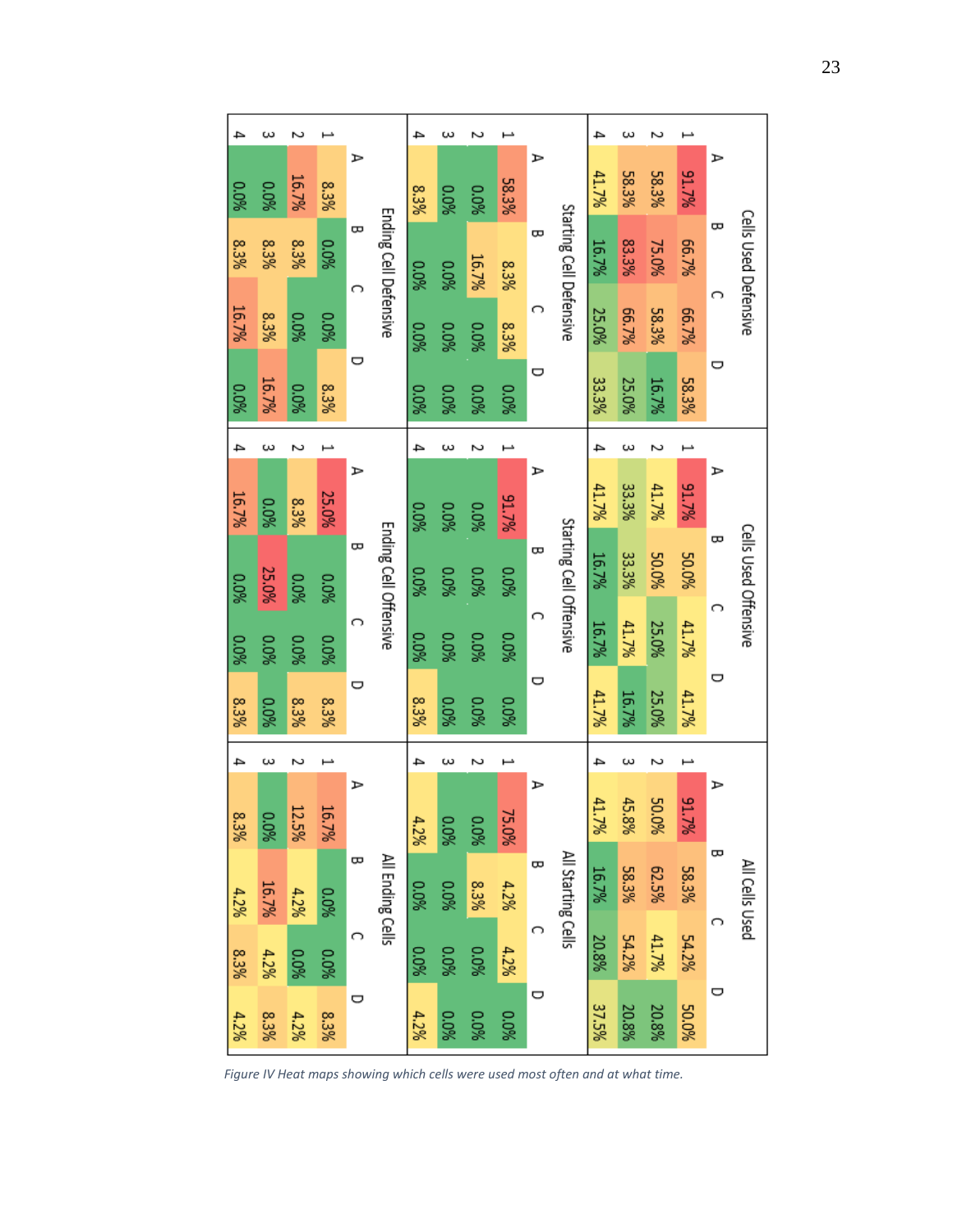To better compare to the results gathered by Aviv et al. as well as Andriotis et al. a cell was counted once even if multiple characters appeared in it. The results show that there is a tendency for majority of the patterns to be around the upper-left hand corner at the same time the use of the main diagonal, upper-left to bottom-right, can be observed in the heatmaps. Looking at the results gathered by Aviv et al. there is a much higher distribution of ending positions compared to their research where the bottom-right hand node occurring 21% (Aviv, Budzitowski, and Kuber 301-310).

In their research Aviv et al. also discuss common patterns they call tri-grams and quad-grams. Looking for those patterns in the defensive grid submissions it is hard to find them. Some of the patterns submitted skip around the grid and do not necessarily follow a distinct path.

<span id="page-30-0"></span>*Figure V Example of a more scrambled pattern*

In Figure V it can be observed that the pattern starts in the upper-left hand corner then jumps around filling in cells almost randomly.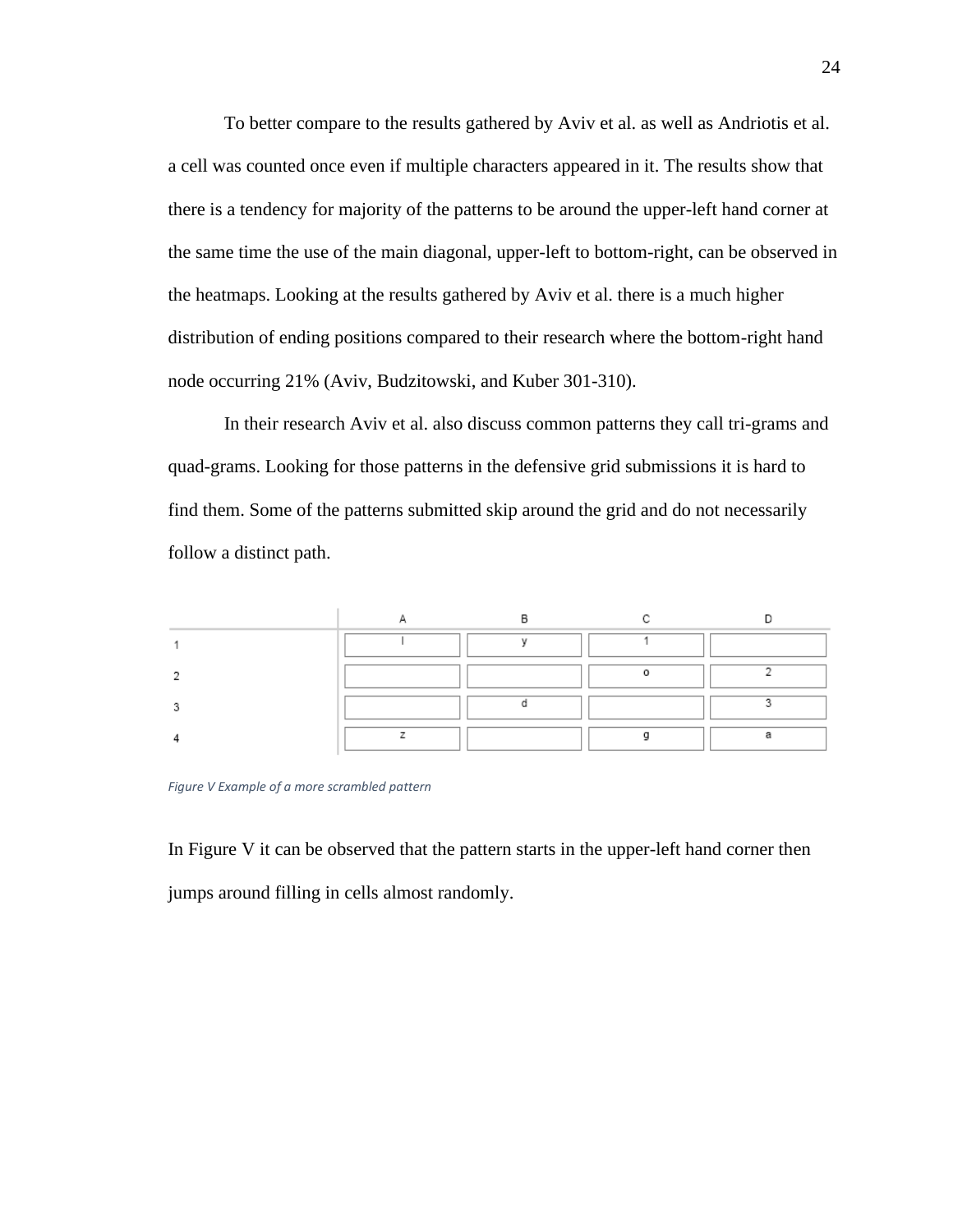|   | Δ        | в | r              | n |
|---|----------|---|----------------|---|
|   | q        |   | $\mathfrak{p}$ | 3 |
| ົ | $\Omega$ |   | а              |   |
| 3 | d        | v | z              |   |
|   |          |   |                |   |
|   |          |   |                |   |
|   | А        | в |                |   |
|   | g        |   | 2              | 3 |
|   |          |   |                |   |
| 2 | 0        |   | а              |   |
| 3 | d        | У | z              |   |

*Figure VI Two different defensive submissions that match.*

In the submissions two respondents provided the same defensive pattern. In both cases a spiral pattern was chosen. Cell reuse was also not common in the defensive patterns with only 42% of them having cell reuse. Another characteristic that was observed was that some submissions modified the password "lazydog123" by changing the characters.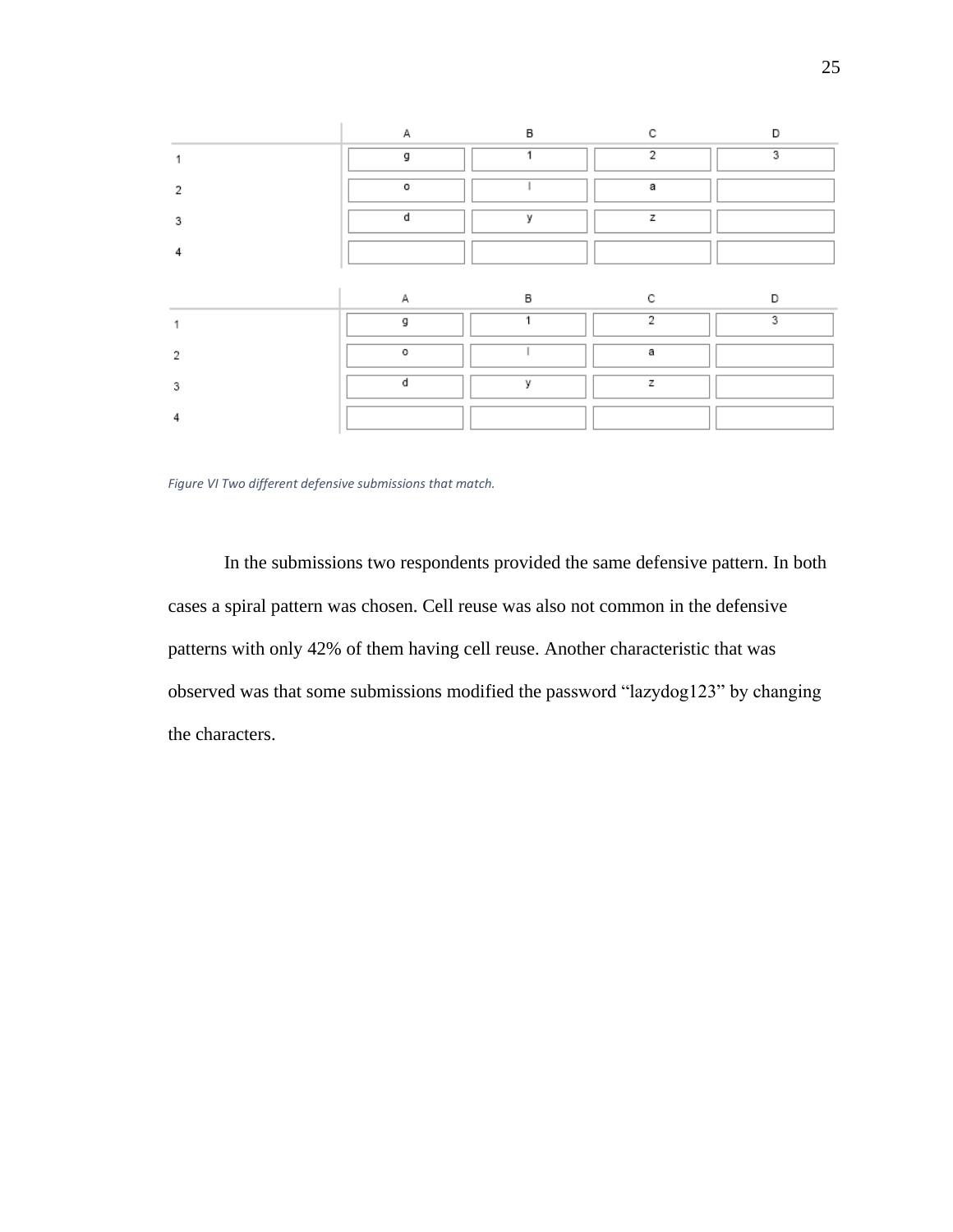|   |                | B              |   |  |
|---|----------------|----------------|---|--|
|   | La             |                |   |  |
|   | Zy             | $\overline{2}$ |   |  |
| з | Do             | 3              |   |  |
|   | G              |                |   |  |
|   |                |                |   |  |
|   |                |                |   |  |
|   |                | B              |   |  |
|   | $\overline{2}$ | dog            |   |  |
|   |                | 3              |   |  |
|   |                | Δ              | z |  |

<span id="page-32-1"></span>*Figure VII Two submissions where the given password was altered.*

Since the primary focus of the survey was to look at how the grid was filled out, neither of these submissions were excluded.

One defining feature of the offensive submissions is that they are a lot less random. Looking at the two heat maps there are much more distinct paths being followed by the offensive guesses.

| <b>Cells Used Defensive</b> |       |       |       |       |               |       | <b>Cells Used Offensive</b> |       |       |
|-----------------------------|-------|-------|-------|-------|---------------|-------|-----------------------------|-------|-------|
|                             | А     | в     |       |       |               | А     | в                           |       |       |
|                             | 91.7% | 66.7% | 66.7% | 58.3% | $\mathbf{1}$  | 91.7% | 50.0%                       | 41.7% | 41.7% |
|                             | 58.3% | 75.0% | 58.3% | 16.7% | $\mathcal{L}$ | 41.7% | 50.0%                       | 25.0% | 25.0% |
| 3                           | 58.3% | 83.3% | 66.7% | 25.0% | 3             | 33.3% | 33.3%                       | 41.7% | 16.7% |
| 4                           | 41.7% | 16.7% | 25.0% | 33.3% | 4             | 41.7% | 16.7%                       | 16.7% | 41.7% |

<span id="page-32-0"></span>*Table IV Comparing the heatmaps of defensive and offensive grid patterns.*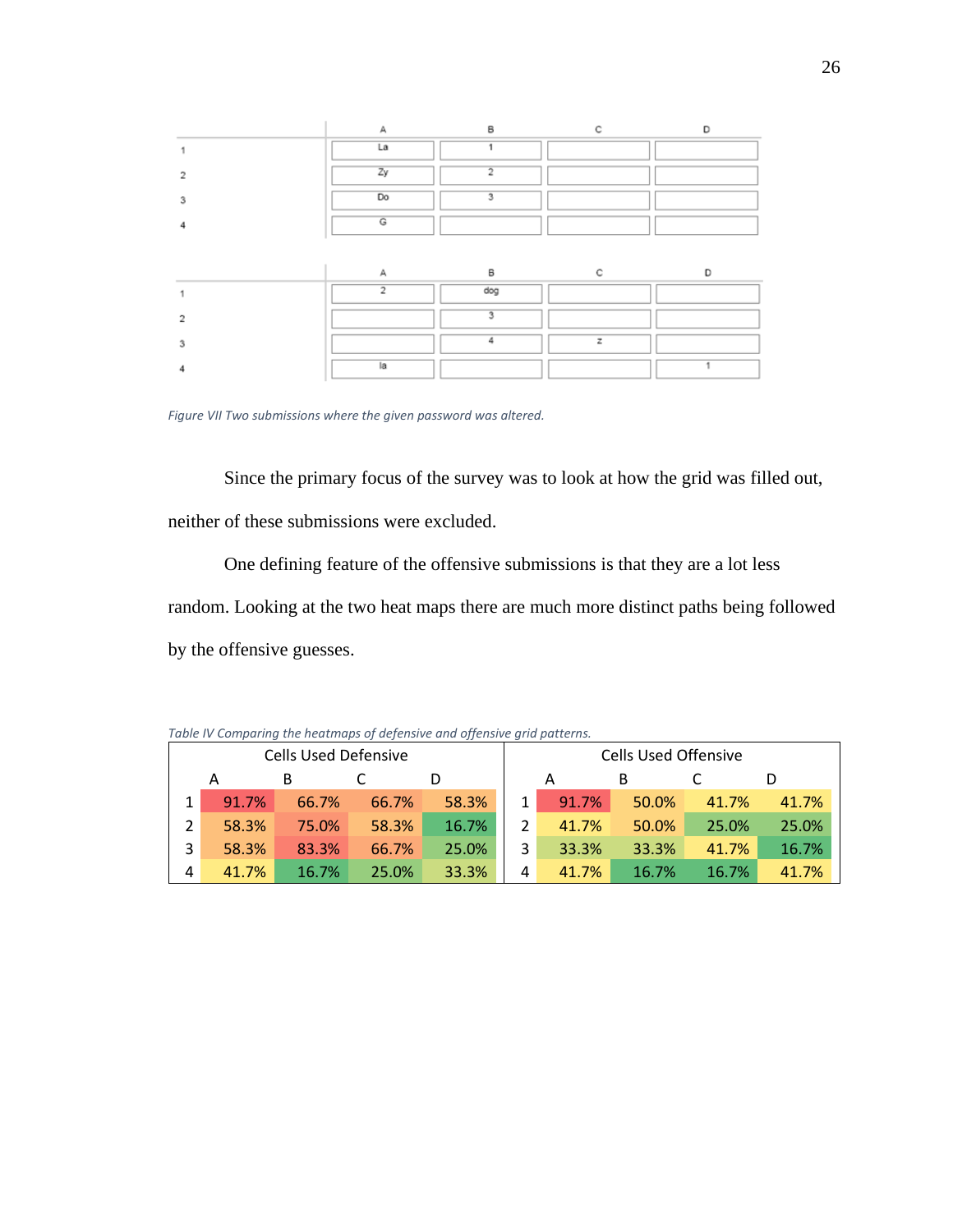Q5. Where do you feel this new password scheme will be easiest to use? (Any that apply)

- $\qquad \qquad \text{Unlocking a Phone}$
- ie Web Login
- Computer Login

#### Q6.

If you wanted to gain access to someone's account and you knew their password, "lazydog123" put in your best guess of how that user filled out the grid.

|  | do |                     |
|--|----|---------------------|
|  |    | 0.172<br>$\tilde{}$ |

*Figure VIII Example of how the pattern changes between a guess and a defensive pattern.*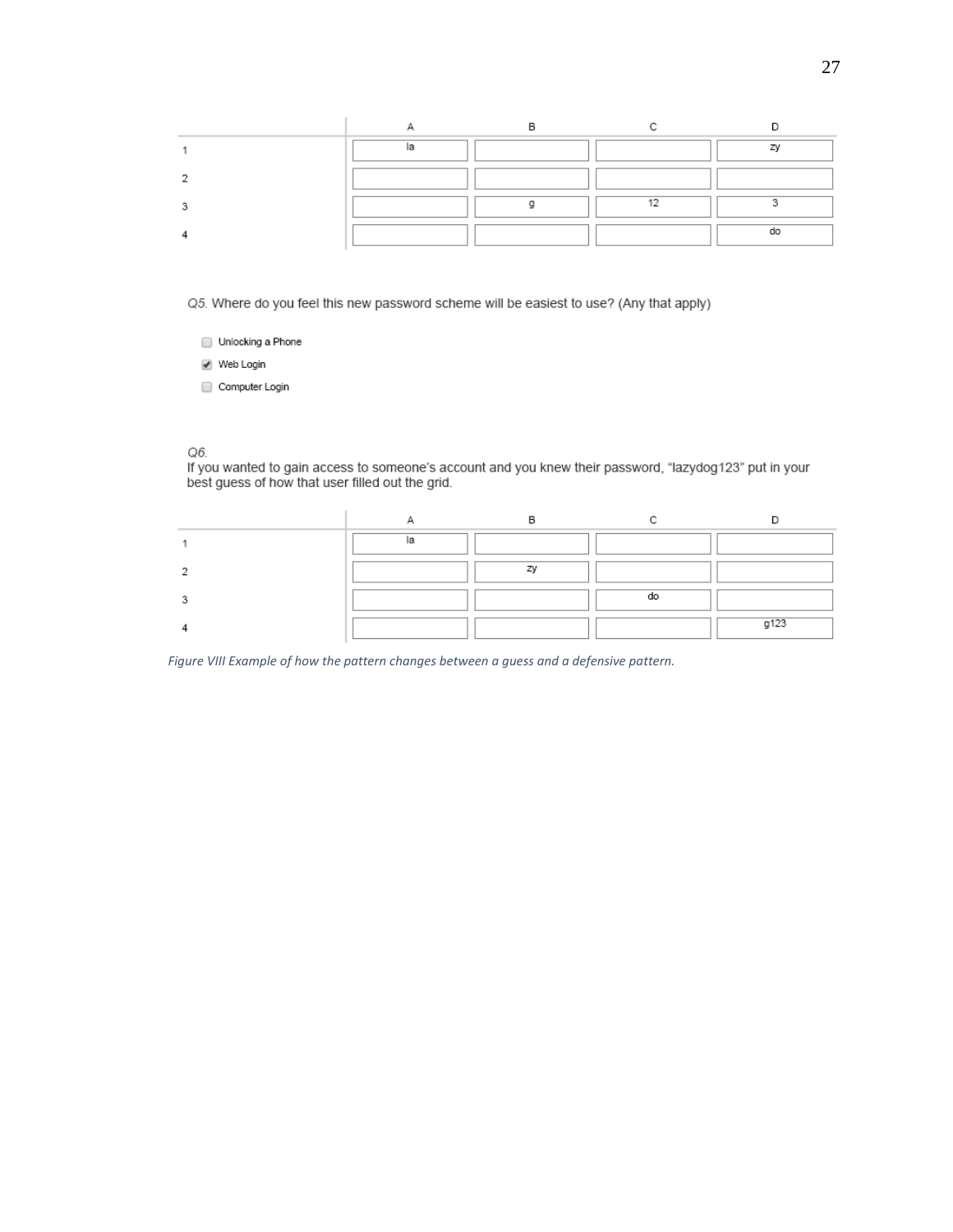Once again, two submissions guessed each other's password. Both submissions put the password in the upper-left hand corner.



<span id="page-34-0"></span>

As mentioned before the goal was to look at patterns of the submission that is why these two submissions are classified as a match, even though the password itself is altered one using an uppercase letter the other using a lowercase letter. Another interesting observation regarding the difference between the offensive and defensive patterns is the starting location.

In almost all offensive patterns the upper-left hand corner was used with only one submission using the lower-right hand corner. This is useful in demonstrating the potential limitations of human tendencies to lowering the mathematical complexity to just a few common patterns.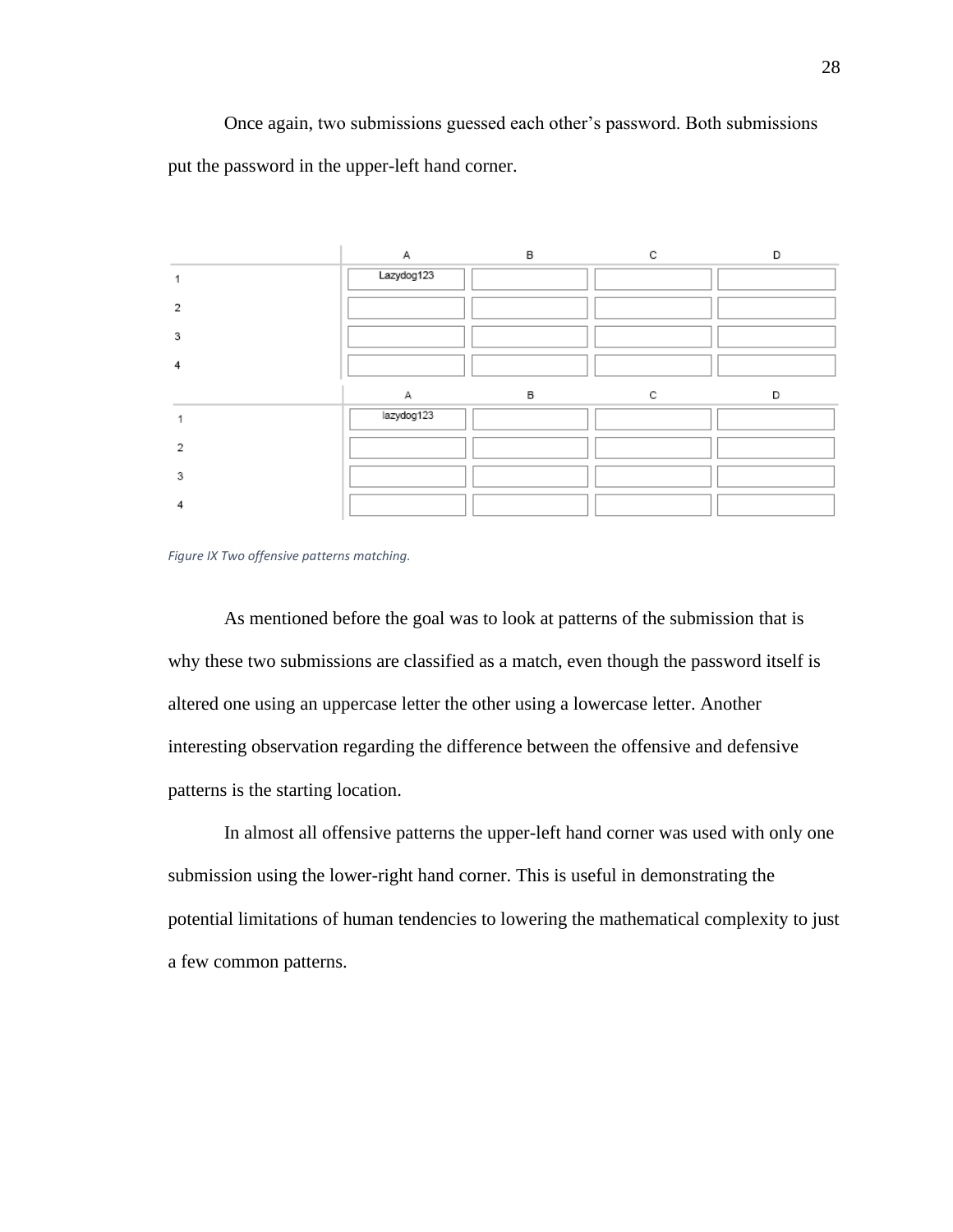|                                |   |       |       |      |                                |   | -- |       |      |         |      |
|--------------------------------|---|-------|-------|------|--------------------------------|---|----|-------|------|---------|------|
| <b>Starting Cell Defensive</b> |   |       |       |      | <b>Starting Cell Offensive</b> |   |    |       |      |         |      |
|                                | Α |       |       |      |                                |   | Α  |       | В    |         |      |
|                                |   | 58.3% | 8.3%  | 8.3% | 0.0%                           | 1 |    | 91.7% | 0.0% | 0.0%    | 0.0% |
| 2                              |   | 0.0%  | 16.7% | 0.0% | 0.0%                           |   |    | 0.0%  | 0.0% | 0.0%    | 0.0% |
| 3                              |   | 0.0%  | 0.0%  | 0.0% | 0.0%                           | 3 |    | 0.0%  | 0.0% | 0.0%    | 0.0% |
| 4                              |   | 8.3%  | 0.0%  | 0.0% | 0.0%                           | 4 |    | 0.0%  | 0.0% | $0.0\%$ | 8.3% |

<span id="page-35-0"></span>*Table V Heatmaps of the starting locations for the defensive and offensive patterns.*

These results mirror the results gathered by Aviv et al. where 37.5% of the patterns used the upper-left hand corner.

Interestingly the ending cell positions are much more scattered compared to the results gathered by Aviv's team. They had 21.6% of the patterns end in the lower-right hand corner with the upper-right being the second most used with 14.3%.

| Table VITTed thaps for the ending cent |       |      |       |       |                              |       |       |      |      |
|----------------------------------------|-------|------|-------|-------|------------------------------|-------|-------|------|------|
| <b>Ending Cell Defensive</b>           |       |      |       |       | <b>Ending Cell Offensive</b> |       |       |      |      |
|                                        | Α     | в    |       |       |                              | Α     | в     |      |      |
| 1                                      | 8.3%  | 0.0% | 0.0%  | 8.3%  | 1                            | 25.0% | 0.0%  | 0.0% | 8.3% |
| 2                                      | 16.7% | 8.3% | 0.0%  | 0.0%  | $\overline{2}$               | 8.3%  | 0.0%  | 0.0% | 8.3% |
| 3                                      | 0.0%  | 8.3% | 8.3%  | 16.7% | 3                            | 0.0%  | 25.0% | 0.0% | 0.0% |
| 4                                      | 0.0%  | 8.3% | 16.7% | 0.0%  | 4                            | 16.7% | 0.0%  | 0.0% | 8.3% |

<span id="page-35-1"></span>*Table VI Heat maps for the ending cell.*

The main reason why this could be the case is that cells are allowed to be reused meaning that the ending position of the pattern is harder to determine.

From all the results gathered it is clear that there is definite potential present in the new password scheme and the aforementioned limitations caused by human tendencies to fill out a grid are present; however, do not greatly impact the overall performance of the grid.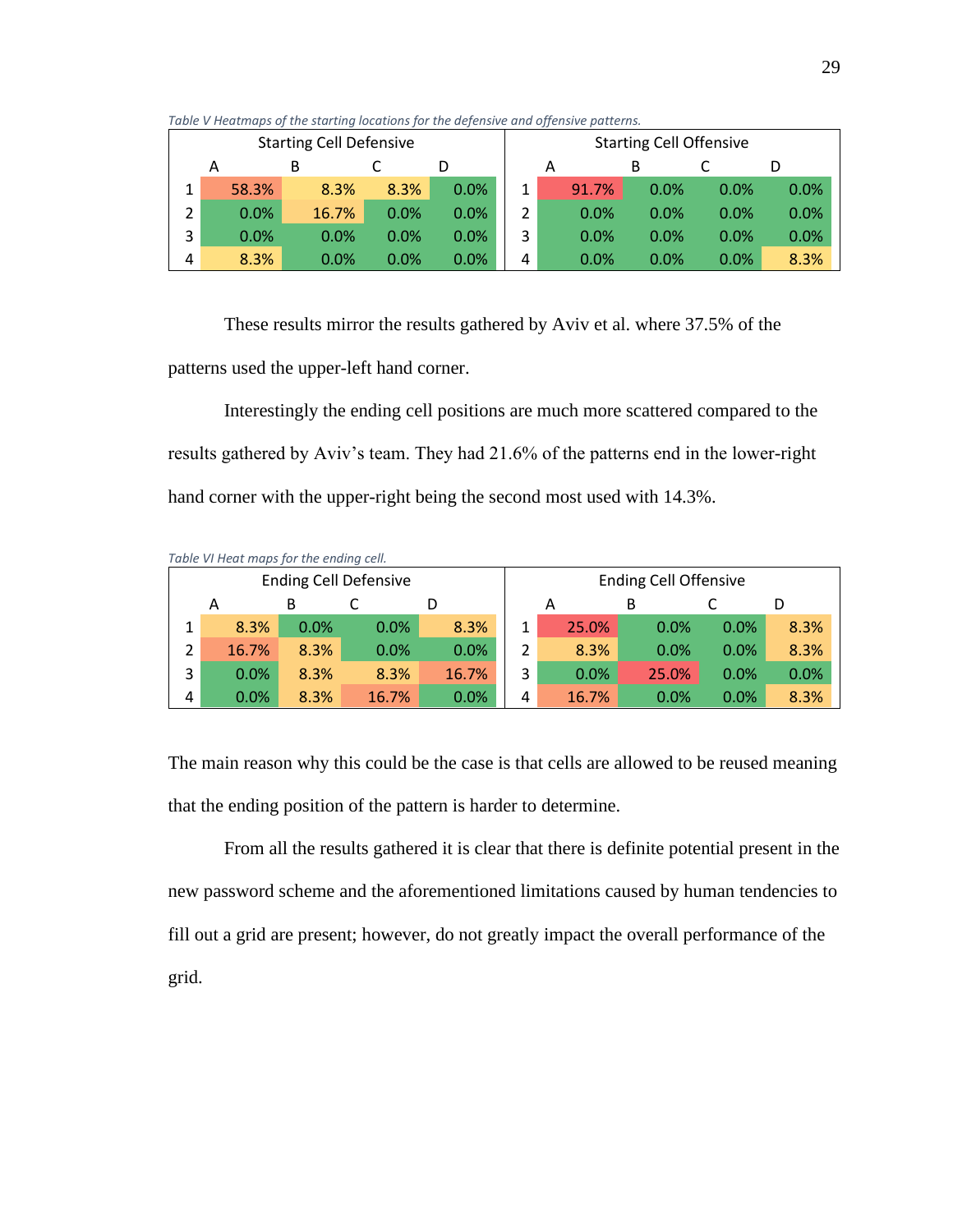#### <span id="page-36-0"></span>*Table VII Heat map of all cells used.*

| All Cells Used |       |   |       |       |       |  |  |  |  |
|----------------|-------|---|-------|-------|-------|--|--|--|--|
|                | A     | в |       |       | D     |  |  |  |  |
| 1              | 91.7% |   | 58.3% | 54.2% | 50.0% |  |  |  |  |
| $\mathcal{P}$  | 50.0% |   | 62.5% | 41.7% | 20.8% |  |  |  |  |
| 3              | 45.8% |   | 58.3% | 54.2% | 20.8% |  |  |  |  |
|                | 41.7% |   | 16.7% | 20.8% | 37.5% |  |  |  |  |

The use of the main diagonal as well as the first row and column can be seen; however, there is a much larger spread of use across majority of the grid focused around the upper-left hand side.

One could argue that using a 3x3 grid and inscribing it inside of the 4x4 grid would make guessing easier. This strategy was looked at by Aviv et al.; however, in the grid-based system cells can be reused and the cells do not have to be adjacent to each other. This means that inscribing 3x3 grid patterns in a 4x4 grid will be less fruitful than doing the same in an android swipe pattern grid.

Finally, looking at the results of where the respondent thinks this password scheme could be used there was a tie for web login and computer login both with 50%. This choice makes sense mainly from the easier input and navigation of using a keyboard and mouse.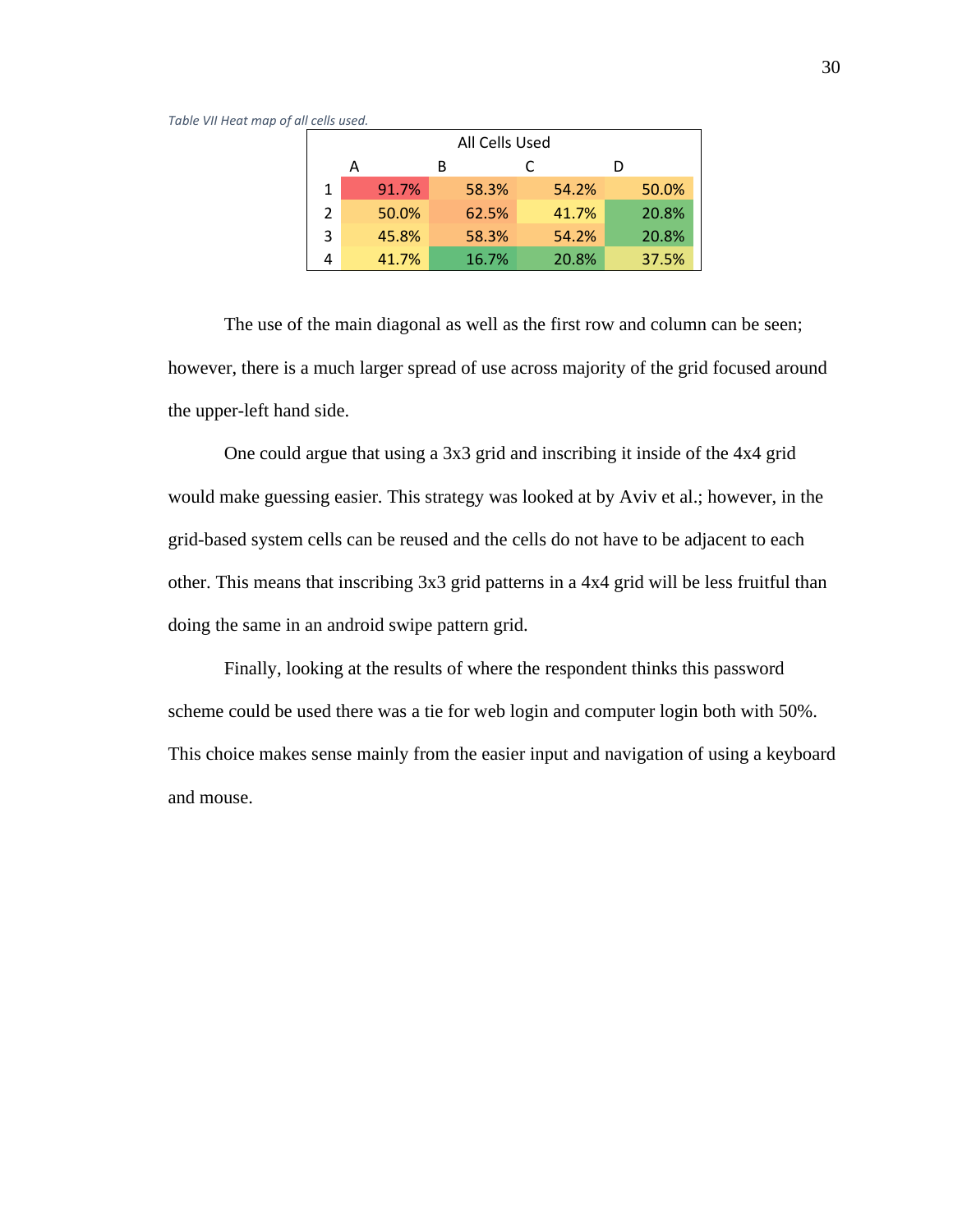#### Conclusion

<span id="page-37-0"></span>The findings gathered in this preliminary research boost confidence in the potential of this system. Further research must be performed using an actual implementation of this password scheme. This would include implementing the login system on computers and performing further analysis.

As part of the analysis, a set of best practices for grids would be created. These would provide a foundation for password policies that could be implemented. The policies would then be tested to see the impact they have the on the performance of the grids. Time would also be devoted to guessing user passwords and analyzing the security similarly to the analysis done by Aviv et al. where they assigned strength based on guessability of the password. The influence of human factors will continue to be studied as well.

One human factor that was analyzed only theoretically was the ability to recall information stored in a grid. Having the users create their own patterns as well as passwords could change what cells are used. At the same time, it is speculated, that the new patterns could resemble the offensive patterns collected in this research. Being that they are more organized and potentially easier to remember. Another human aspect that would need further analysis is the impact of language on how the grid is filled in.

During the research it was speculated, but not tested, how the manor of filling in the grid would change based on the native language of the user. This could be analyzed by looking at the heat maps and seeing if the zone shifts from the upper-left hand corner to the upper-right hand corner, if the system is used by people whose native language is written right to left.

31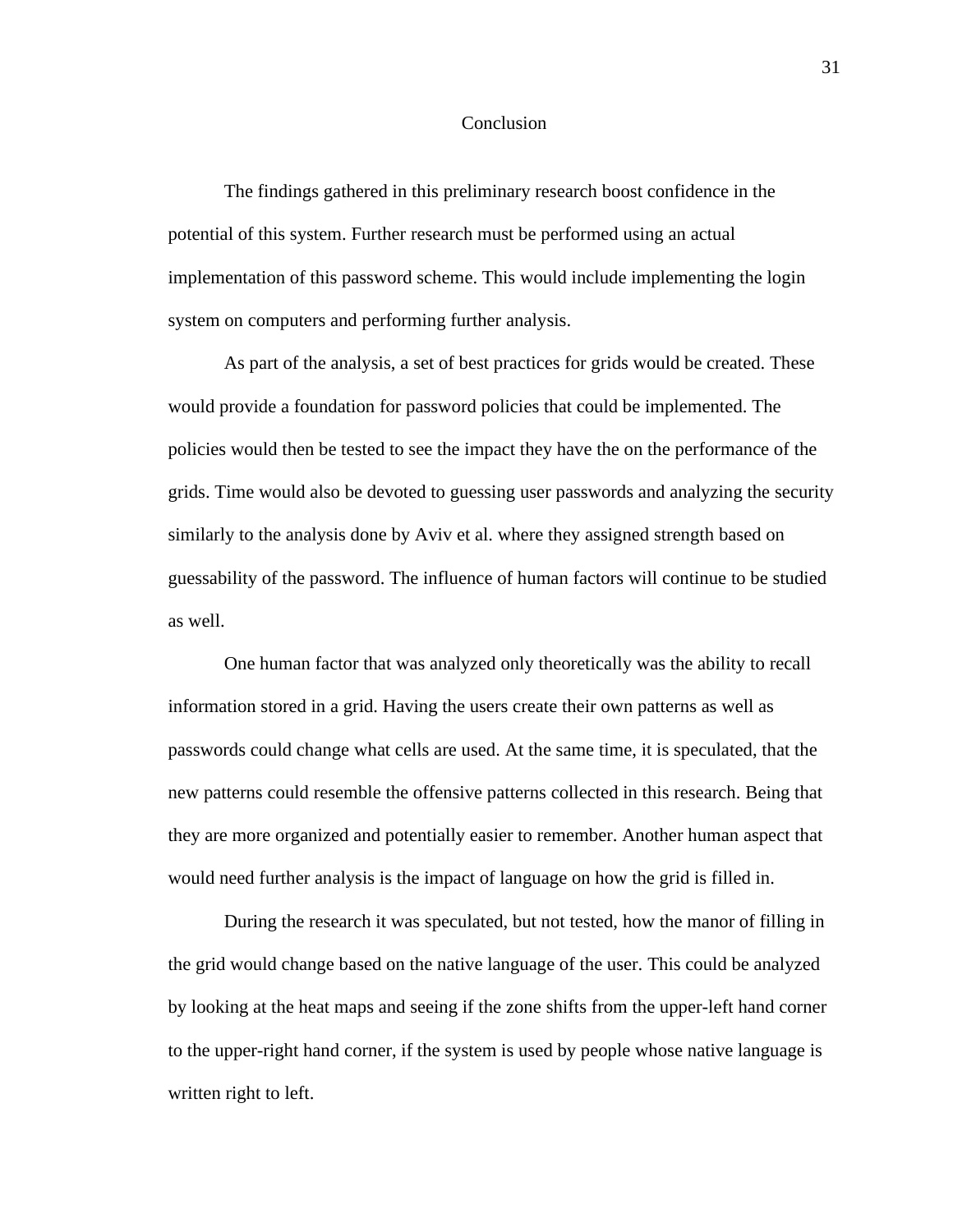The exploratory research into Grid Passwords has revealed that the system has theoretical and practical potential. The results gathered provide a glimpse into what should be explored further, and at the same time reflect the results gathered by other groups conducting research on similar authentication systems. Focusing on human factors will also be critical. Overall, the system has potential, and warrants further exploration and implementation.